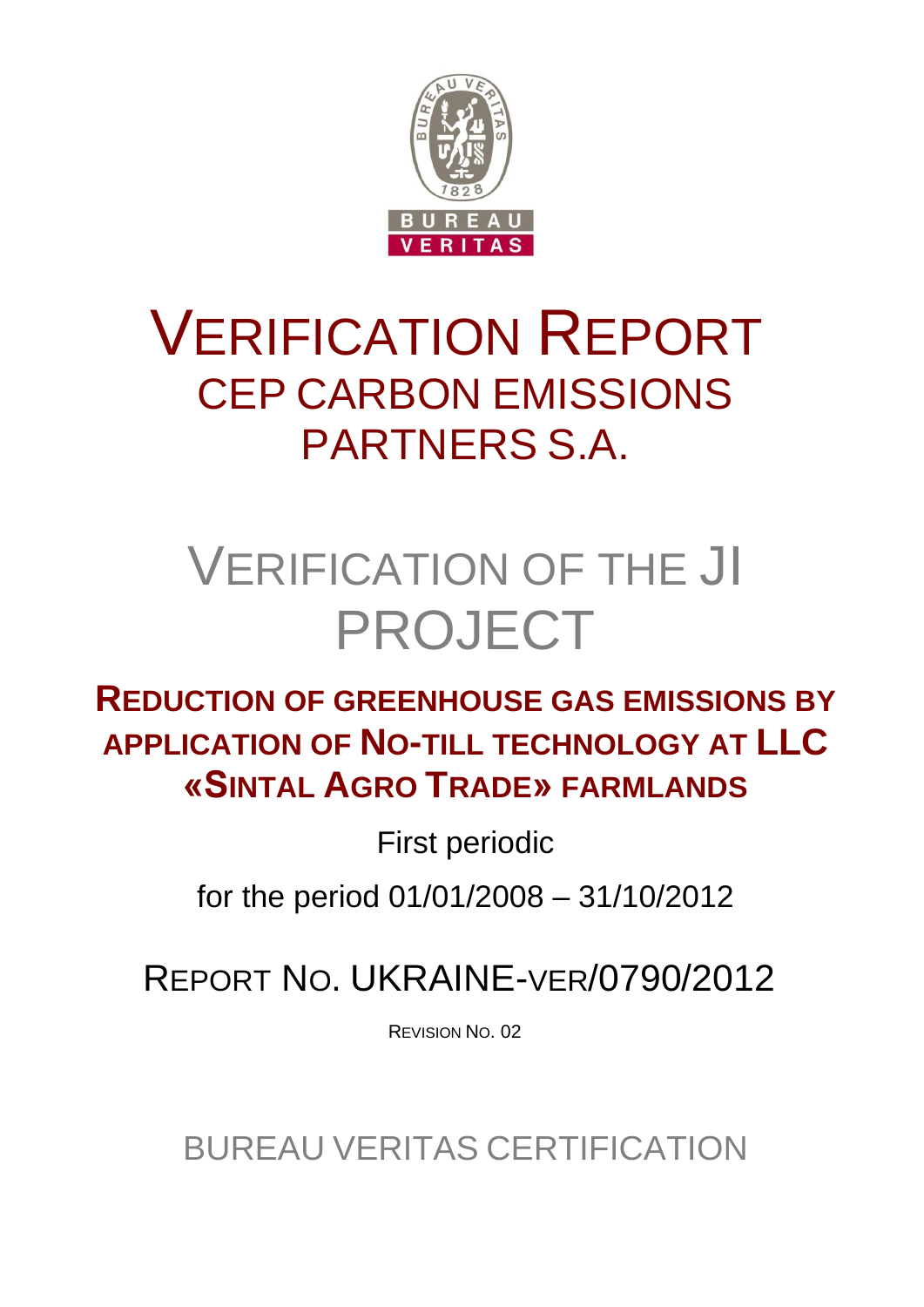#### **BUREAU VERITAS CERTIFICATION**

#### Report No: UKRAINE-ver/0790/2012



| Date of first issue:<br>02/11/2012                                                                                                                                                                                                                                                                                                                                                                                                                                                                                                                                                                                                                                                                                                                                     |                | Organizational unit:               |              | <b>Bureau Veritas Certification</b>       |                                             |
|------------------------------------------------------------------------------------------------------------------------------------------------------------------------------------------------------------------------------------------------------------------------------------------------------------------------------------------------------------------------------------------------------------------------------------------------------------------------------------------------------------------------------------------------------------------------------------------------------------------------------------------------------------------------------------------------------------------------------------------------------------------------|----------------|------------------------------------|--------------|-------------------------------------------|---------------------------------------------|
| Client:                                                                                                                                                                                                                                                                                                                                                                                                                                                                                                                                                                                                                                                                                                                                                                |                | <b>Holding SAS</b><br>Client ref.: |              |                                           |                                             |
| <b>CEP CARBON EMISSIONS</b>                                                                                                                                                                                                                                                                                                                                                                                                                                                                                                                                                                                                                                                                                                                                            |                | <b>Fabian Knodel</b>               |              |                                           |                                             |
| PARTNERS S.A.                                                                                                                                                                                                                                                                                                                                                                                                                                                                                                                                                                                                                                                                                                                                                          |                |                                    |              |                                           |                                             |
| Summary:                                                                                                                                                                                                                                                                                                                                                                                                                                                                                                                                                                                                                                                                                                                                                               |                |                                    |              |                                           |                                             |
| Bureau Veritas Certification has made the first periodic verification for the period from January 1, 2008 to<br>October 31, 2012 of the "Reduction of greenhouse gas emissions by application of No-till technology at LLC<br>«Sintal Agro Trade» farmlands " project of CEP CARBON EMISSIONS PARTNERS S.A., located in Kharkiv<br>region, Ukraine, and applying JI specific approach, on the basis of UNFCCC criteria for the JI, as well as<br>criteria given to provide for consistent project operations, monitoring and reporting. UNFCCC criteria (but for<br>the crediting period) refer to Article 6 of the Kyoto Protocol, the JI rules and modalities and the subsequent<br>decisions by the JI Supervisory Committee, as well as the host country criteria. |                |                                    |              |                                           |                                             |
| The verification scope is defined as a periodic independent review and ex post determination by the Accredited<br>Entity of the monitored reductions in GHG emissions during defined verification period, and consisted of the<br>following three phases: i) desk review of the monitoring report against project design and the baseline and<br>monitoring plan; ii) follow-up interviews with project stakeholders; iii) resolution of outstanding issues and the<br>issuance of the final verification report and opinion. The overall verification, from Contract Review to<br>Verification Report & Opinion, was conducted using Bureau Veritas Certification internal procedures.                                                                                |                |                                    |              |                                           |                                             |
| The first output of the verification process is a list of Clarification, Corrective Actions Requests, Forward<br>Actions Requests (CR, CAR and FAR), presented in Appendix A.                                                                                                                                                                                                                                                                                                                                                                                                                                                                                                                                                                                          |                |                                    |              |                                           |                                             |
| In summary, Bureau Veritas Certification confirms that the project is implemented as planned and described in<br>approved project design documents. Installed equipment that is essential for generating emission reduction<br>runs reliably and is calibrated appropriately. The monitoring system is in place and the project is generating<br>GHG emission reductions. The GHG emission reduction is calculated without material errors and the ERUs<br>issued totalize 310 701 tonnes of CO2 equivalent for the monitoring period from 01/01/2008 to 31/10/2012.                                                                                                                                                                                                   |                |                                    |              |                                           |                                             |
| Our opinion relates to the project's GHG emissions and resulting GHG emission reductions reported and<br>related to the approved project baseline and monitoring plan, and its associated documents.                                                                                                                                                                                                                                                                                                                                                                                                                                                                                                                                                                   |                |                                    |              |                                           |                                             |
| Report No.:                                                                                                                                                                                                                                                                                                                                                                                                                                                                                                                                                                                                                                                                                                                                                            | Subject Group: |                                    |              |                                           |                                             |
| UKRAINE-ver/0790/2012                                                                                                                                                                                                                                                                                                                                                                                                                                                                                                                                                                                                                                                                                                                                                  | JI             |                                    |              |                                           |                                             |
|                                                                                                                                                                                                                                                                                                                                                                                                                                                                                                                                                                                                                                                                                                                                                                        |                |                                    |              |                                           |                                             |
| Project title:<br>Reduction of greenhouse gas emissions by<br>application of No-till technology at LLC<br>«Sintal Agro Trade» farmlands                                                                                                                                                                                                                                                                                                                                                                                                                                                                                                                                                                                                                                |                |                                    |              |                                           |                                             |
| Work carried out by:                                                                                                                                                                                                                                                                                                                                                                                                                                                                                                                                                                                                                                                                                                                                                   |                |                                    |              |                                           |                                             |
| Oleg Skoblyk - Team Leader, Climate Change Lead<br>Verifier                                                                                                                                                                                                                                                                                                                                                                                                                                                                                                                                                                                                                                                                                                            |                |                                    |              |                                           |                                             |
| Volodymyr Kulish - Team Member, Climate Change<br>Verifier                                                                                                                                                                                                                                                                                                                                                                                                                                                                                                                                                                                                                                                                                                             |                |                                    |              |                                           |                                             |
| Work reviewed by:                                                                                                                                                                                                                                                                                                                                                                                                                                                                                                                                                                                                                                                                                                                                                      |                |                                    |              |                                           |                                             |
| Ivan Sokolov - Internal Technical Reviewer                                                                                                                                                                                                                                                                                                                                                                                                                                                                                                                                                                                                                                                                                                                             |                |                                    | $\times$     | Client or responsible organizational unit | No distribution without permission from the |
| Work approved by:                                                                                                                                                                                                                                                                                                                                                                                                                                                                                                                                                                                                                                                                                                                                                      |                |                                    | ertification |                                           |                                             |
| Ivan Sokolov - Operational Managerureay                                                                                                                                                                                                                                                                                                                                                                                                                                                                                                                                                                                                                                                                                                                                |                | ńα                                 | SAS          | Limited distribution                      |                                             |
| Date of this revision:<br>Rev. No.:<br>06/11/2012<br>02                                                                                                                                                                                                                                                                                                                                                                                                                                                                                                                                                                                                                                                                                                                | 25             | Number of pages:                   |              | Unrestricted distribution                 |                                             |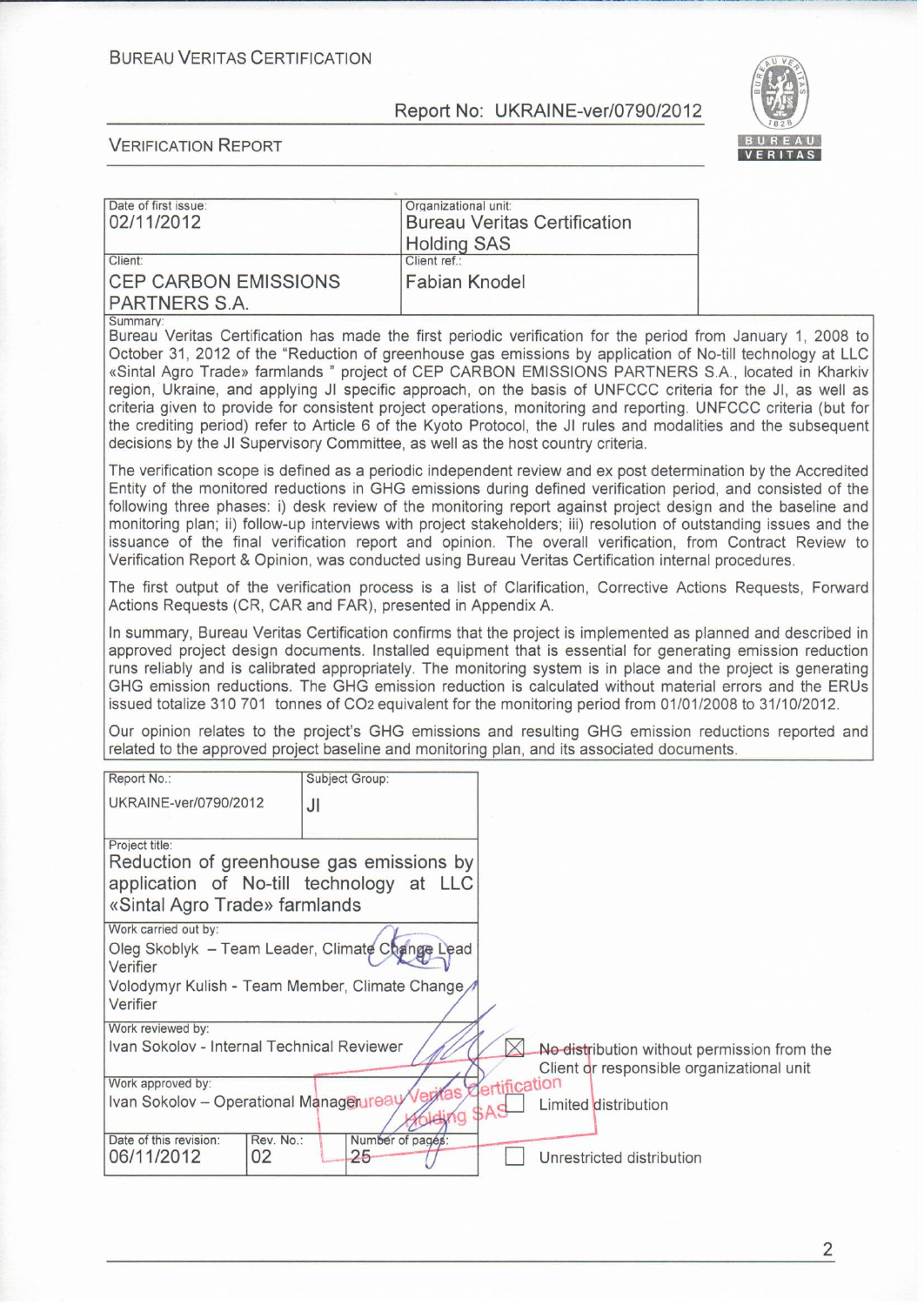

VERIFICATION REPORT

# *Table of Contents Page*

| $\mathbf{1}$<br>1.1 | Objective                                                                    | $\overline{4}$ |
|---------------------|------------------------------------------------------------------------------|----------------|
| 1.2                 | Scope                                                                        | $\overline{4}$ |
| 1.3                 | Verification team                                                            | $\overline{4}$ |
| $\overline{2}$      |                                                                              |                |
| 2.1                 | Review of documents                                                          | 5              |
| 2.2                 | Follow-up Interviews                                                         | 5              |
| 2.3                 | Resolution of Clarification, Corrective and Forward Action<br>Requests       | 6              |
| 3                   |                                                                              |                |
| 3.1                 | Remaining issues and FARs from previous verifications                        | $\overline{7}$ |
| 3.2                 | Project approval by Parties involved (90-91)                                 | $\overline{7}$ |
| 3.3                 | Project implementation (92-93)                                               | $\overline{7}$ |
| 3.4                 | Compliance of the monitoring plan with the monitoring<br>methodology (94-98) | 9              |
| 3.5                 | Revision of monitoring plan (99-100)                                         | 10             |
| 3.6                 | Data management (101)                                                        | 10             |
| 3.7                 | Verification regarding programmes of activities (102-110)                    | 11             |
| 4                   |                                                                              |                |
| 5                   |                                                                              |                |
|                     | APPENDIX A: COMPANY PROJECT VERIFICATION PROTOCOL  16                        |                |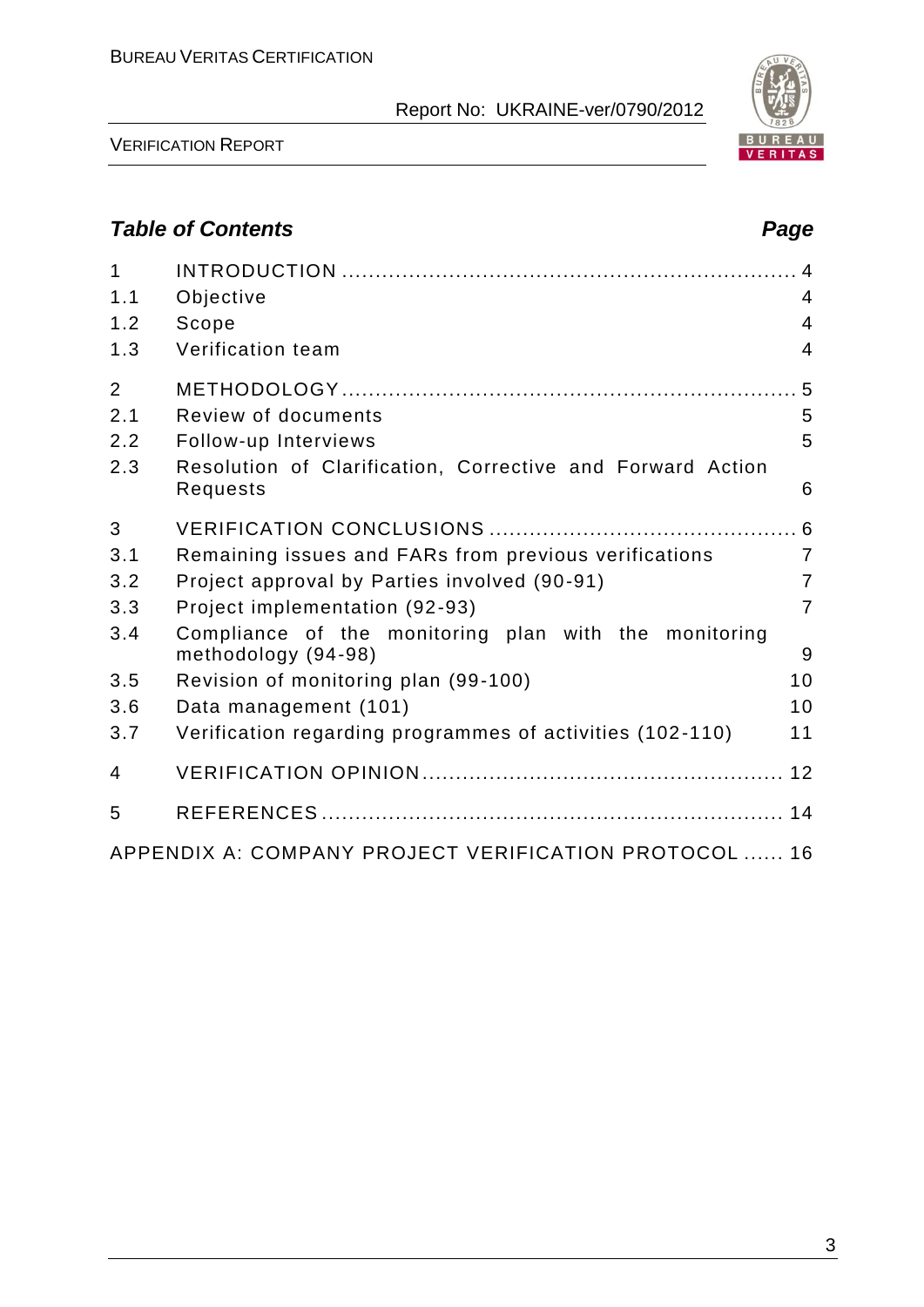

VERIFICATION REPORT

# **1 INTRODUCTION**

CEP CARBON EMISSIONS PARTNERS S.A. has commissioned Bureau Veritas Certification to verify the emissions reductions of its JI project "Reduction of greenhouse gas emissions by application of No-till technology at LLC «Sintal Agro Trade» farmlands" (hereafter called "the project") located in Kharkiv region, Ukraine.

This report summarizes the findings of the verification of the project, performed on the basis of UNFCCC criteria, as well as criteria given to provide for consistent project operations, monitoring and reporting.

The verification covers the period from January 1, 2008 to October 31, 2012.

### **1.1 Objective**

Verification is the periodic independent review and ex post determination by the Accredited Independent Entity of the monitored reductions in GHG emissions during defined verification period.

The objective of verification can be divided in Initial Verification and Periodic Verification.

UNFCCC criteria refer to Article 6 of the Kyoto Protocol, the JI rules and modalities and the subsequent decisions by the JI Supervisory Committee, as well as the host country criteria.

# **1.2 Scope**

The verification scope is defined as an independent and objective review of the project design document, the project's baseline study, and monitoring plan, and monitoring report and other relevant documents. The information in these documents is reviewed against Kyoto Protocol requirements, UNFCCC rules and associated interpretations.

The verification is not meant to provide any consulting towards the Client. However, stated requests for clarifications, corrective and/or forward actions may provide input for improvement of the project monitoring towards reductions in the GHG emissions.

# **1.3 Verification Team**

The verification team consists of the following personnel:

Oleg Skoblyk

Bureau Veritas Certification, Team Leader, Climate Change Lead Verifier

Volodymyr Kulish

Bureau Veritas Certification, Team Member, Climate Change Verifier

This verification report was reviewed by: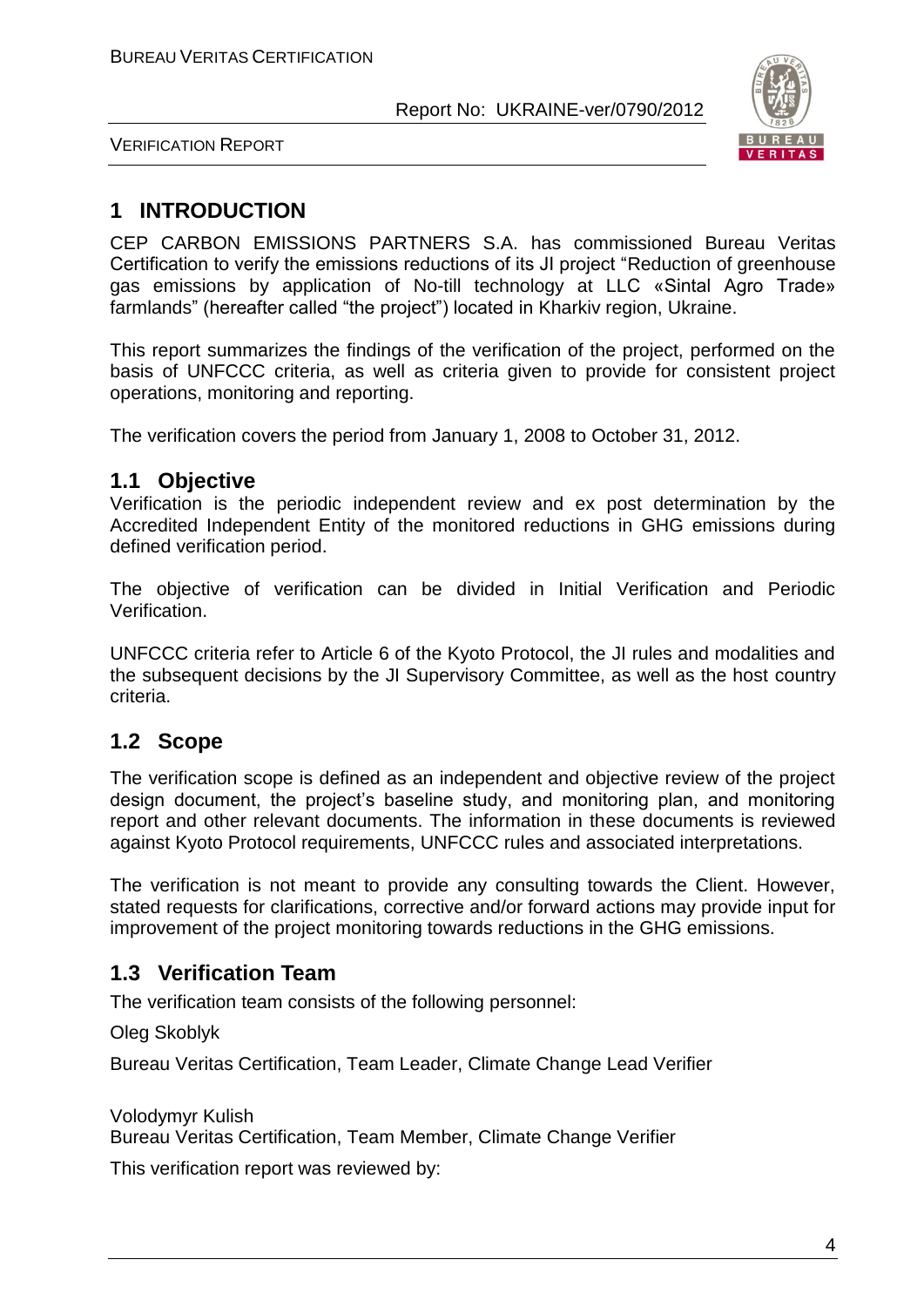

VERIFICATION REPORT

Ivan Sokolov

Bureau Veritas Certification, Internal Technical Reviewer

# **2 METHODOLOGY**

The overall verification, from Contract Review to Verification Report & Opinion, was conducted using Bureau Veritas Certification internal procedures.

In order to ensure transparency, a verification protocol was customized for the project, according to the version 01 of the Joint Implementation Determination and Verification Manual, issued by the Joint Implementation Supervisory Committee at its 19 meeting on 04/12/2009. The protocol shows, in a transparent manner, criteria (requirements), means of verification and the results from verifying the identified criteria. The verification protocol serves the following purposes:

- It organizes, details and clarifies the requirements a JI project is expected to meet;
- It ensures a transparent verification process where the verifier will document how a particular requirement has been verified and the result of the verification.

The completed verification protocol is enclosed in Appendix A to this report.

#### **2.1 Review of Documents**

The Monitoring Report (MR) submitted by CEP CARBON EMISSIONS PARTNERS S.A. and additional background documents related to the project design and baseline, i.e. country Law, Project Design Document (PDD), Approved CDM methodology, Determination Report of the project issued by Bureau Veritas Certification Holding SAS No. UKRAINE-det/0609/2012 as of 26/09/2012, Guidance on criteria for baseline setting and monitoring, Host party criteria, the Kyoto Protocol, Clarifications on Verification Requirements to be Checked by an Accredited Independent Entity were reviewed.

The verification findings presented in this report relate to the Monitoring Report for the period from 01/01/2008 to 31/10/2012 version 01 of November 1, 2012 and version 02 of November 5, 2012 and the project as described in the determined PDD.

### **2.2 Follow-up Interviews**

On 05/11/2012 Bureau Veritas Certification verification team conducted a visit to the project site (LLC «Sintal Agro Trade») and performed (on-site) interviews with project stakeholders to confirm selected information and to resolve issues identified in the document review. Representatives of CEP CARBON EMISSIONS PARTNERS S.A. and LLC «Sintal Agro Trade» were interviewed (see References). The main topics of the interviews are summarized in Table 1.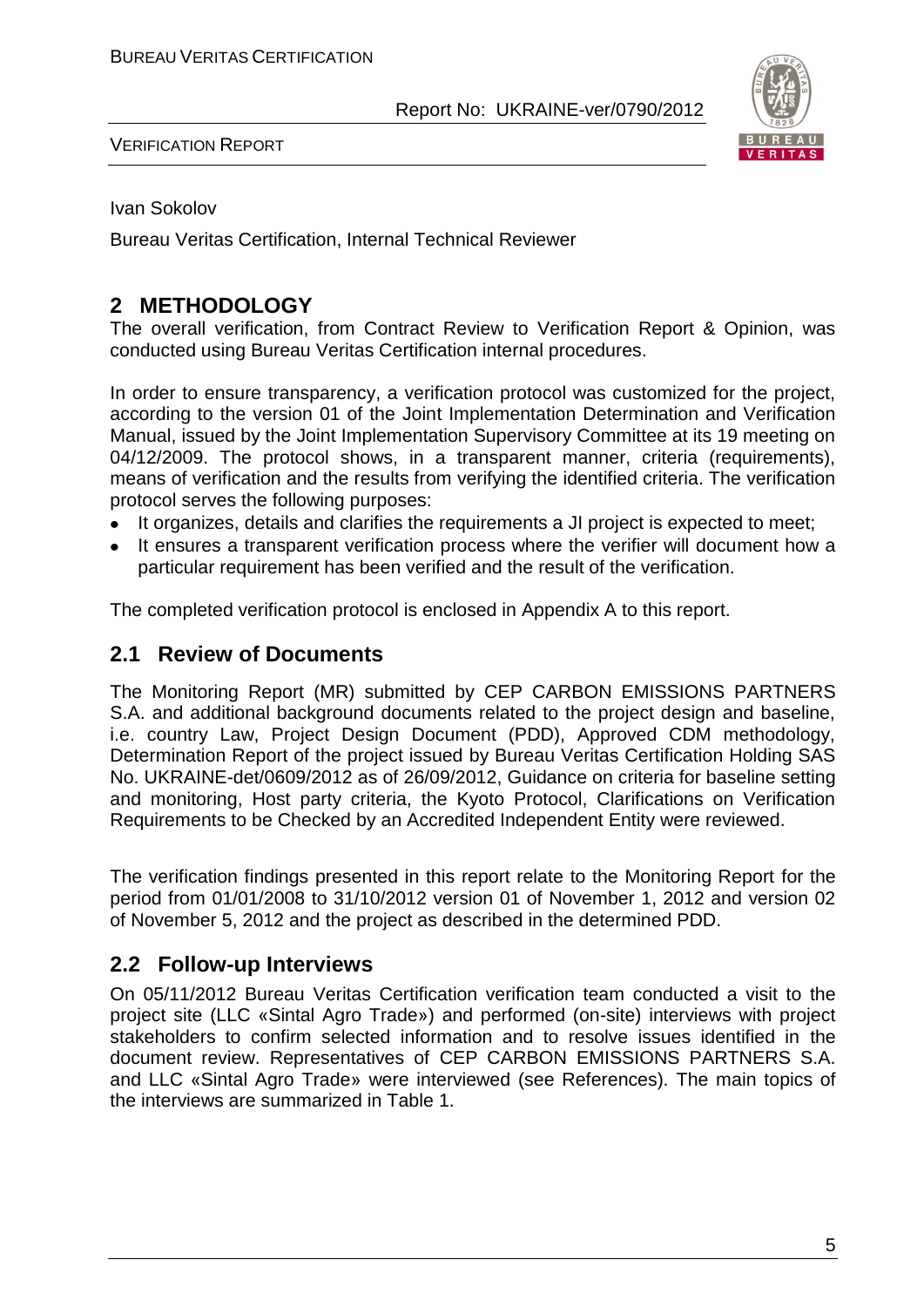

VERIFICATION REPORT

#### **Table 1 Interview topics**

| <b>Interviewed organization</b>                                                           | <b>Interview topics</b>                                                                                                                                                             |
|-------------------------------------------------------------------------------------------|-------------------------------------------------------------------------------------------------------------------------------------------------------------------------------------|
| LLC «Sintal Agro Trade»                                                                   | Organizational structure<br>⋗<br>Responsibilities and authorities<br>⋗<br>Personnel training<br>⋗<br>Quality control procedures and technology<br>⋗<br>Equipment use (records)<br>⋗ |
|                                                                                           | Metering equipment control<br>⋗<br>Metering record keeping system, database<br>⋗                                                                                                    |
| Consultant:<br><b>CEP</b><br><b>CARBON</b><br><b>EMISSIONS</b><br><b>PARTNERS</b><br>S.A. | Baseline methodology<br>⋗<br>Monitoring plan<br>⋗<br>Monitoring report<br>⋗<br>Deviations from the PDD<br>⋗                                                                         |

## **2.3 Resolution of Clarification, Corrective and Forward Action Requests**

The objective of this phase of the verification is to raise the requests for corrective actions and clarification and any other outstanding issues that needed to be clarified for Bureau Veritas Certification positive conclusion on the GHG emission reduction calculation.

If the Verification Team, in assessing the monitoring report and supporting documents, identifies issues that need to be corrected, clarified or improved with regard to the monitoring requirements, it should raise these issues and inform the project participants of these issues in the form of:

(a) Corrective action request (CAR), requesting the project participants to correct a mistake that is not in accordance with the monitoring plan;

(b) Clarification request (CL), requesting the project participants to provide additional information for the Verification Team to assess compliance with the monitoring plan (c) Forward action request (FAR), informing the project participants of an issue, relating to the monitoring that needs to be reviewed during the next verification period.

The Verification Team will make an objective assessment as to whether the actions taken by the project participants, if any, satisfactorily resolve the issues raised, if any, and should conclude its findings of the verification.

To guarantee the transparency of the verification process, the concerns raised are documented in more detail in the verification protocol in Appendix A.

# **3 VERIFICATION CONCLUSIONS**

In the following sections, the conclusions of the verification are stated.

The findings from the desk review of the original monitoring documents and the findings from interviews during the follow up visit are described in the Verification Protocol in Appendix A.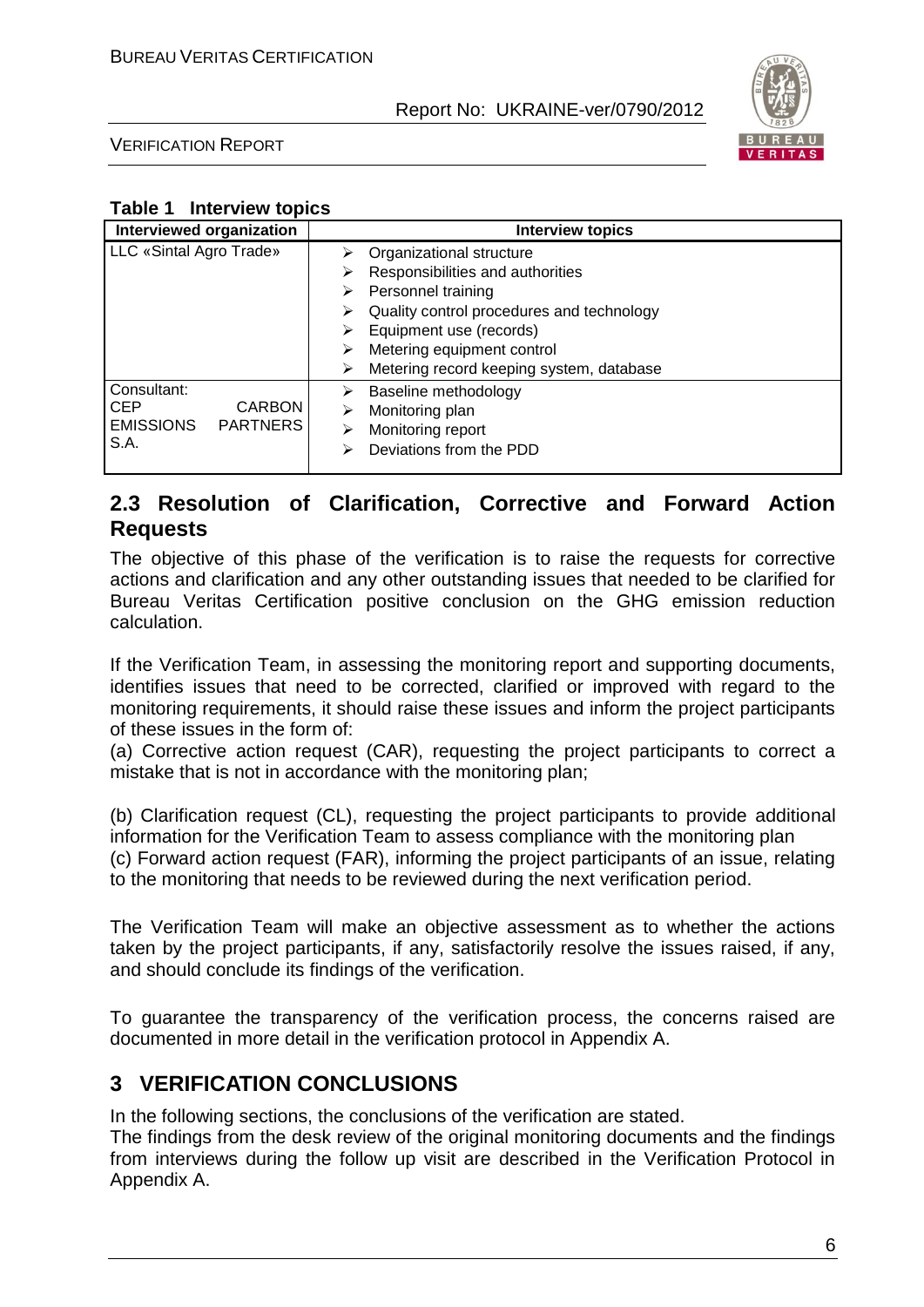

VERIFICATION REPORT

The Clarification, Corrective and Forward Action Requests are stated, where applicable, in the following sections and are further documented in the Verification Protocol in Appendix A. The verification of the Project resulted in 7 Corrective Action Requests and 1 Clarification Request.

The number between brackets at the end of each section corresponds to the DVM paragraph.

### **3.1 Remaining issues and FARs from previous verifications**

CAR 15 (lack of written approval from the Host party) that was raised at the determination stage was closed based on the provision of the Letter of Approval to Bureau Veritas Certification SAS.

#### **3.2 Project approval by Parties involved (90-91)**

The project was approved by the host Party (Ukraine) - the Letter of Approval No. 3259/23/7 dated 31/10/2012 issued by State Environmental Investment Agency of Ukraine. The project was also approved by the party – participant (Estonia) - Letter of Approval No. 12-1/8548-2 dated 24/10/2012 issued by the Ministry of Environmental Protection of Estonia.

The abovementioned written approvals are unconditional.

The identified areas of concern as to the project approval by Parties involved, project participants responses and Bureau Veritas Certification's conclusions are described in Appendix A to this report (refer to CAR 01).

### **3.3 Project implementation (92-93)**

The purpose of the Joint Implementation (JI) Project is to reduce anthropogenic greenhouse gas (GHG) emissions resulting from agricultural activities by changing the agricultural land management system, namely replacement of traditional soil tillage in agriculture with No-till technology.

In 2007, the Farm started to grow crops applying No-till technology (also referred to as "direct sowing technology"). This technology differs from the traditional technology with fewer technological procedures, which prevents the topsoil from a major disturbance, as well as with the way to utilize plant residues. The number of technological procedures of plant growing and harvesting is almost the same in the two technologies, the main difference being that the traditional technology separates fertilizer application, land ploughing, cultivation furrowing and seeding (multiple passage of the machinery in the field) in contrast to direct sowing with simultaneous fertilizer application (single passage of the machinery).

In the absence of the Joint Implementation (JI) project LLC «Sintal Agro Trade» would have used the traditional system of soil cultivation. This system involves tillage that provides for turning over of topsoil to create homogeneous and mellow seedbed. The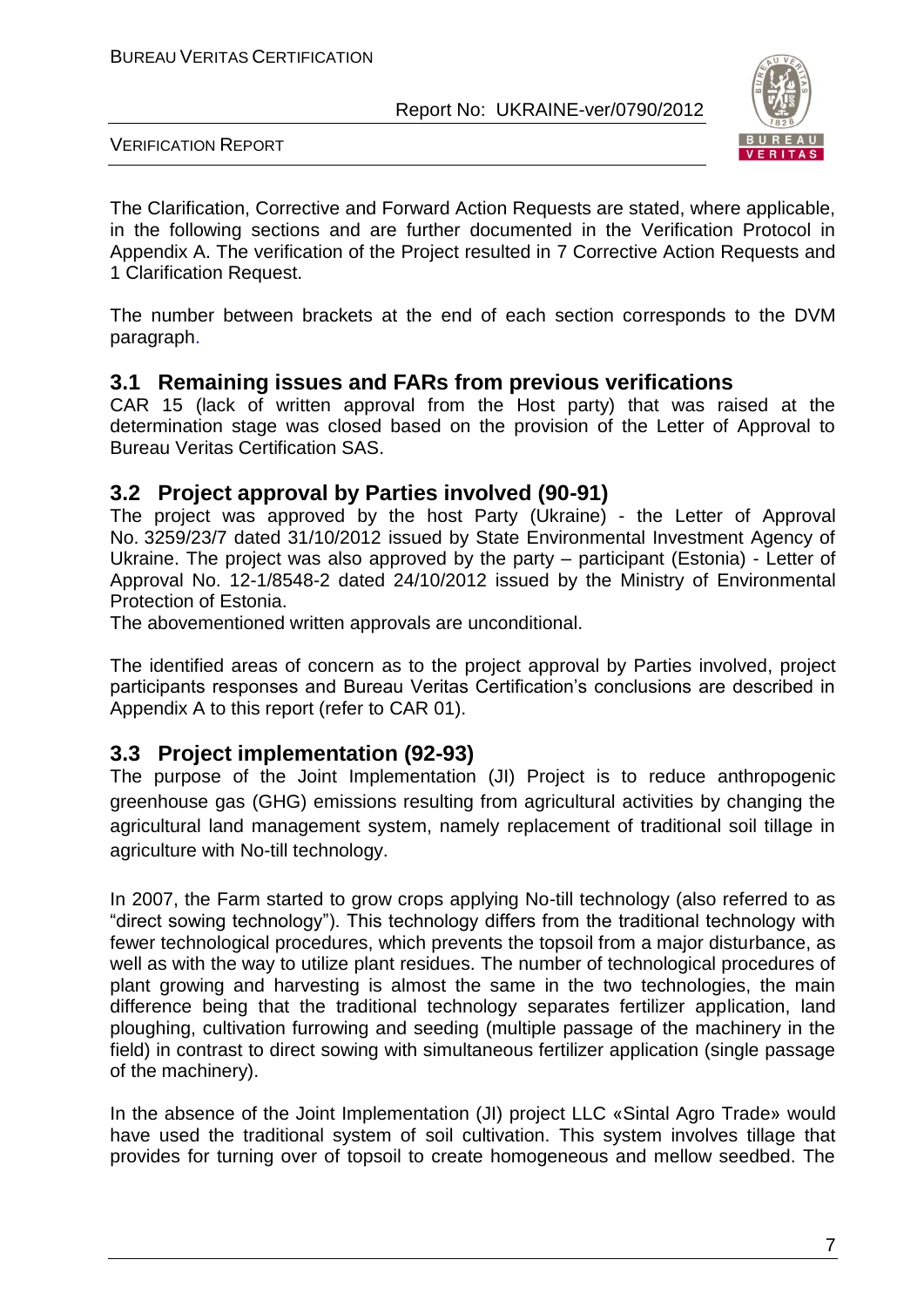

VERIFICATION REPORT

basic operation causing  $CO<sub>2</sub>$  emissions is ploughing during which crop residues are buried in the soil and weeds are removed.

The project provides for greenhouse gas (GHG) emission reductions due to:

 $\triangleright$  reduction of carbon dioxide emissions from farmland achieved by reducing (almost zero) topsoil disturbance by tillage in the course of technological procedures of soil cultivation for crop growing.

The project implies the change in crops growing technology. This includes the following measures:

- change of soil cultivation and sowing technology;
- change of plant residue management;
- equipping the machine-tractor fleet with high-efficiency machinery to meet the No-till technology requirements.

The starting date of the crediting period was the date when they were first ERUs were generated, namely January 1, 2008. The end of the crediting period is December 31, 2012. Thus, the length of the crediting period is 5 years/60 months.

Project implementation status, including the project milestones, in the reporting period of 01/01/2008 – 31/10/2012 is provided in Table 2 below.

| Year                      | Area      |                                                        |  |
|---------------------------|-----------|--------------------------------------------------------|--|
|                           | ha        | proportion of the total area of<br>arable farm land, % |  |
| 2008                      | 4834,1873 | 100                                                    |  |
| 2009                      | 4834,1873 | 100                                                    |  |
| 2010                      | 4834,1873 | 100                                                    |  |
| 2011                      | 4834,1873 | 100                                                    |  |
| 01/01/2012-<br>31/10/2012 | 4834,1873 | 100                                                    |  |

#### **Table 2 Project implementation status**

In the current monitoring period, the following equipment was commissioned:

- seed drills for direct seeding;
- special tractors;
- herbicide sprayers;
- seed and fertilizer drill systems;
- combine harvesters and other machinery required by the technology.

If a malfunction is detected, the technician informs the master of LLC "Sintal Agro Trade". If the malfunction cannot be repaired immediately (absence of the required spare part, engine breakdown, etc.), a commission shall be created. The commission includes technical department representatives, chief engineer and lead engineers.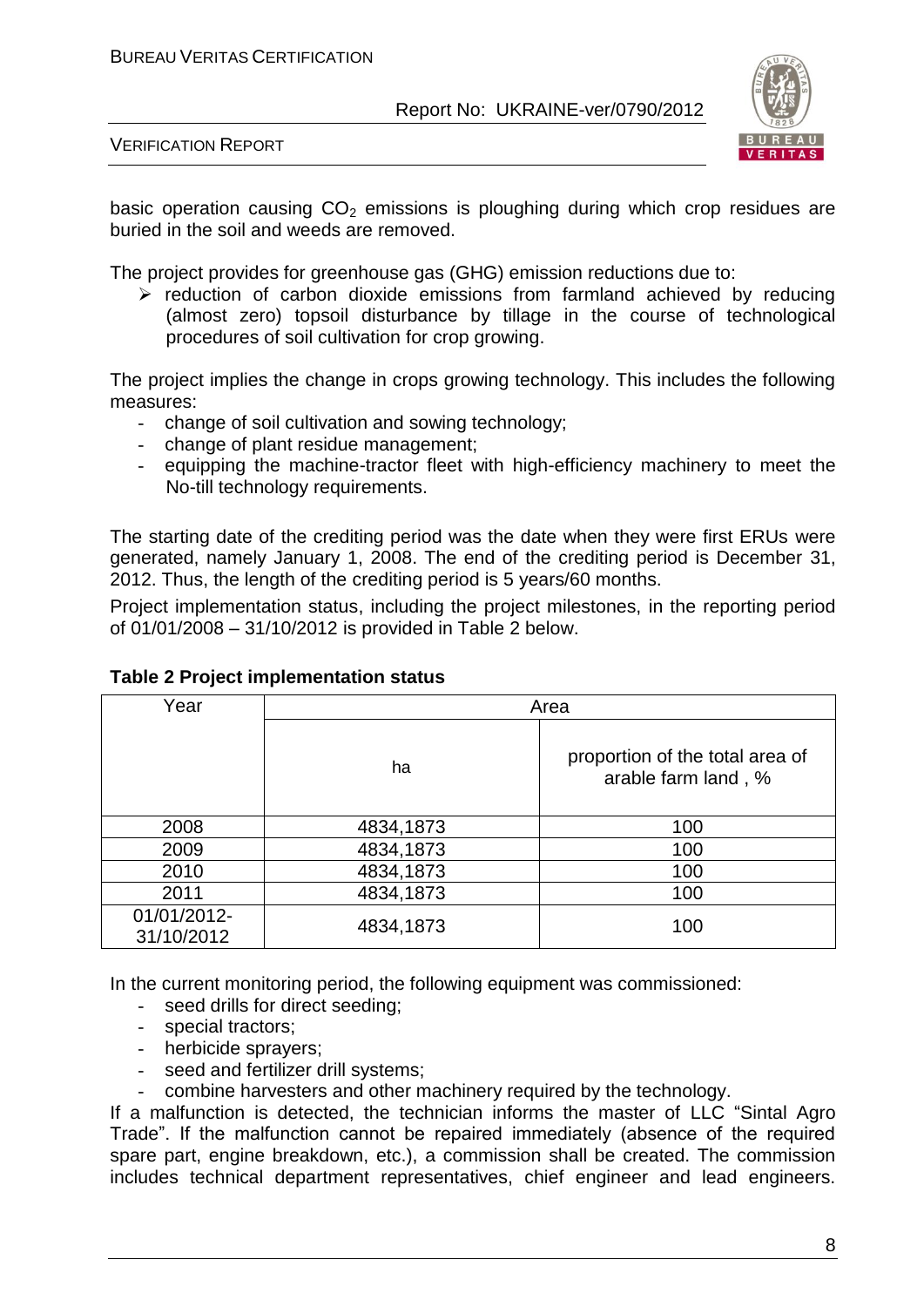

VERIFICATION REPORT

Depending on the type of malfunction, a Damage or Emergency Report is drawn up to be submitted to the management of LLC "Sintal Agro Trade"; repair of the equipment is conducted.

The resulting emission reductions from the project do not exceed the amount of emissions that would be in the absence of the project because the project does not provide for any emissions.

The project was in operation throughout the monitoring period - from 01/01/2008 to 31/10/2012.

The identified areas of concern as to the project implementation, project participants responses and Bureau Veritas Certification's conclusions are described in Appendix A to this report (refer to CAR 02, CAR 03, CAR 04).

## **3.4 Compliance of the monitoring plan with the monitoring methodology (94-98)**

The monitoring occurred in accordance with the monitoring plan included in the PDD regarding which the determination has been deemed final and is so listed on the UNFCCC JI website.

For calculating the emission reductions, key factors, such as humus content in the soil of field «*і*» cultivated using traditional tillage in period «*у*», soil density at field cultivated using traditional tillage prior to the project, depth of soil layer disturbance at field «*і*» when conventional tillage is applied, area of field «*і*» cultivated using No-till technology, humus content in the soil of field «*і*» cultivated using No-till technology in period «*у*», experience in implementing activities provided by the project, current practice that exists in this field in Ukraine, financial costs and background and legislation, influencing the baseline emissions and the activity level of the project and the emissions as well as risks associated with the project were taken into account, as appropriate.

Data sources used for calculating emission reductions such as protocols soil quality measurements, registry of Farm's fields, information from the company and IPCC information are clearly identified, reliable and transparent.

Factors, including organic carbon to humus conversion coefficient and conservatism factor that takes account of possible emissions in the project scenario in the process of creation of anti-fire furrows and minimal topsoil disturbance in No-till technology, are selected by carefully balancing accuracy and reasonableness, and appropriately justified of the choice.

The calculation of emission reductions is based on conservative assumptions and the most plausible scenarios in a transparent manner.

The monitoring periods per component of the project are clearly specified in the monitoring report and do not overlap with those for which verifications were already deemed final in the past.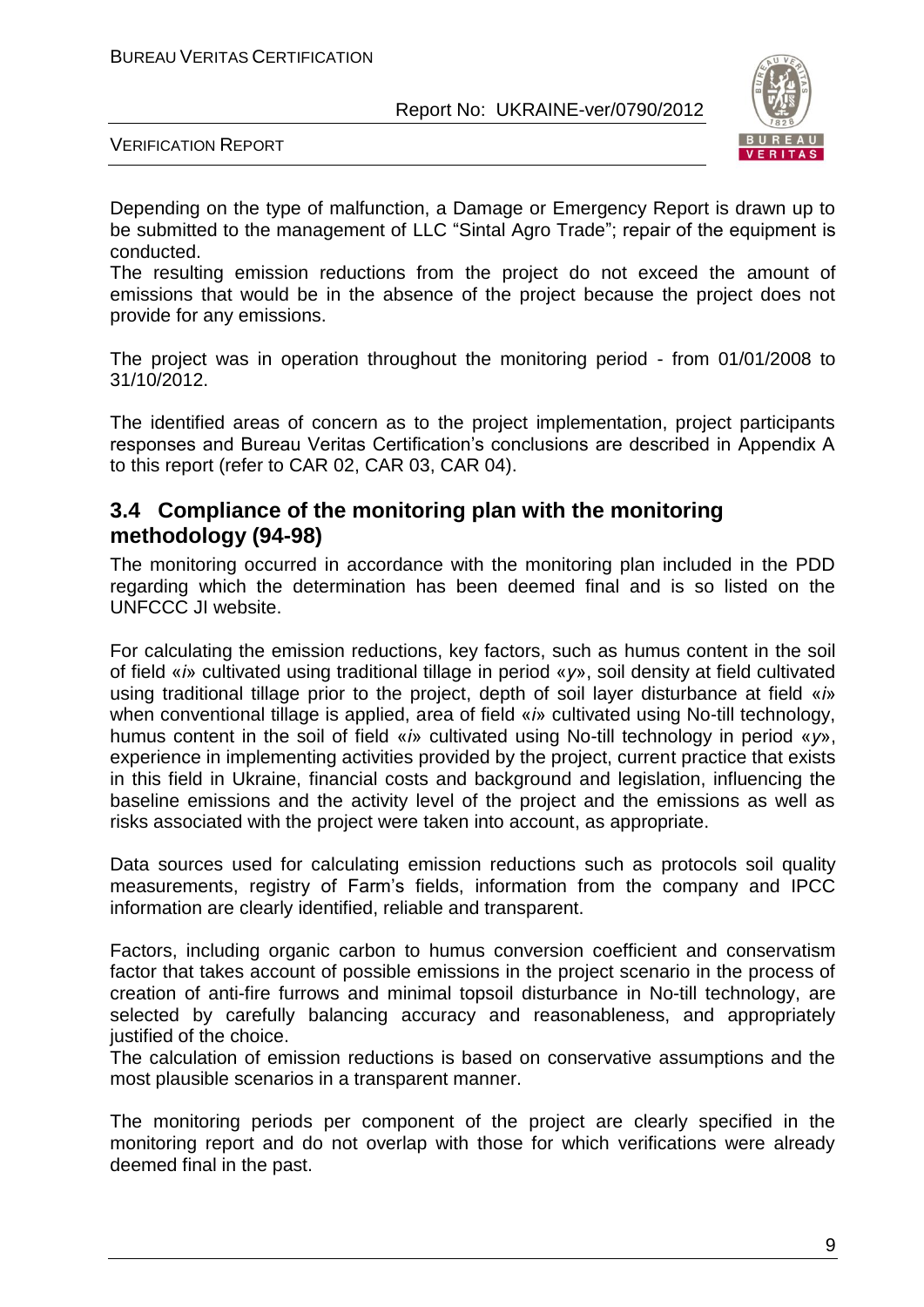

VERIFICATION REPORT

The identified areas of concern as to the compliance of the monitoring plan with the monitoring methodology, project participants responses and Bureau Veritas Certification's conclusions are described in Appendix A to this report (refer to CAR 06).

# **3.5 Revision of monitoring plan (99-100)**

Not applicable.

# **3.6 Data management (101)**

The data and their sources, provided in monitoring report, are clearly identified, reliable and transparent.

The implementation of data collection procedures is in accordance with the monitoring plan provided in the PDD, including the quality control and quality assurance procedures.

The function of the monitoring equipment, including its calibration status, is in order.

Metering devices used for project monitoring are subject to state calibration. Calibration and verification of all devices necessary for humus content measurement are conducted annually by Ukrainian State Centre for Standardization and Certification.

If necessary, John Deere specialists may be involved in adjustment of GreenStar2 system.

LLC «Sintal Agro Trade» employees are subject to periodic testing for requirements:

- of data collection in accordance with the monitoring report (data collection in accordance with monitoring coincides with the customary data collection practice);
- of labour protection;
- of safety rules.

Every quarter, project developers CEP Carbon Emissions Partners S.A. and EVO CARBON TRADING SERVICES LTD conduct internal audit at LLC "Sintal Agro Trade". The plan of internal audit at LLC «Sintal Agro Trade» includes the following activities:

- 1. verification of areas of fields where No-till technology is implemented;
- 2. verification of humus content measurements;
- 3. verification of verification frequencies for humus metering devices;
- 4. verification of calibration frequencies for humus metering devices;

To implement the project the operational structure was created; it includes LLC «Sintal Agro Trade» agrotechnicians and engineers (responsible for accounting of area treated with No-till technology), National Research Centre "Farming Institute of the National Academy of Agrarian Sciences of Ukraine" (responsible for provision of agrochemical data for project monitoring), LLC «Sintal Agro Trade» chief agrotechnician (recording and reporting data in the table), and LLC «Sintal Agro Trade» manager (data processing and archiving). The data subject to monitoring and required for the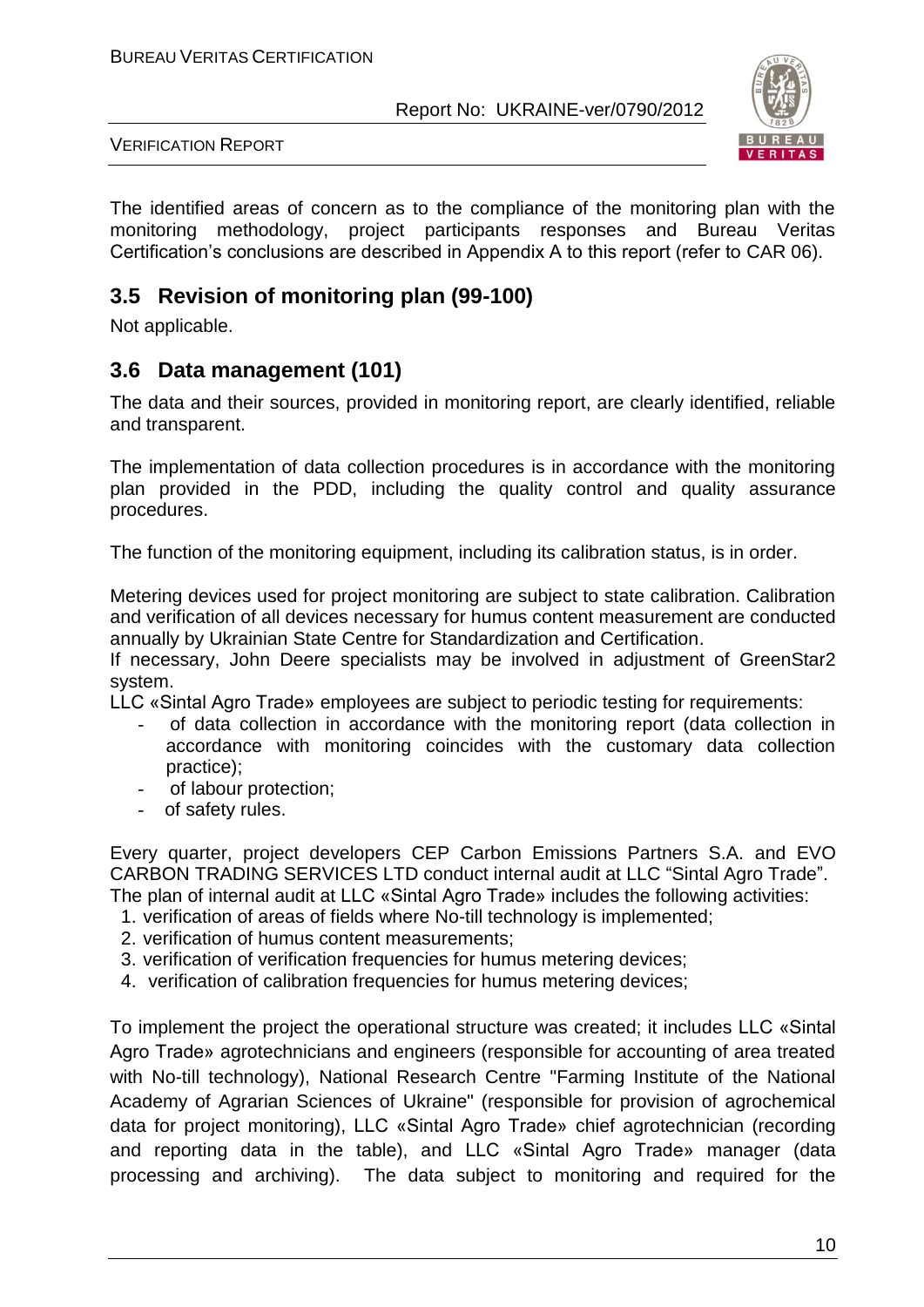

VERIFICATION REPORT

determination and further verification are archived and stored in paper and electronic form at LLC «Sintal Agro Trade» for two years after the transfer of emission reduction units generated by the project.

The structure of monitoring data collection is as follows:



**Figure 1 Operational structure and data collection scheme for the project monitoring**

All necessary data concerning GHG emission reduction monitoring is archived in paper and/or electronic form and kept till the end of the crediting period and for two years after the latest transaction with emission reduction units.

The Monitoring Report version 02 provides sufficient information on duties assigned, responsibility and authorities concerning implementation and undertaking of monitoring procedures, including data management. The verification team confirms the efficiency of the existing management and operational systems and considers them appropriate for reliable project monitoring.

The identified areas of concern as to the data management, project participants responses and Bureau Veritas Certification's conclusions are described in Appendix A to this report (refer to CAR 07, CL 01).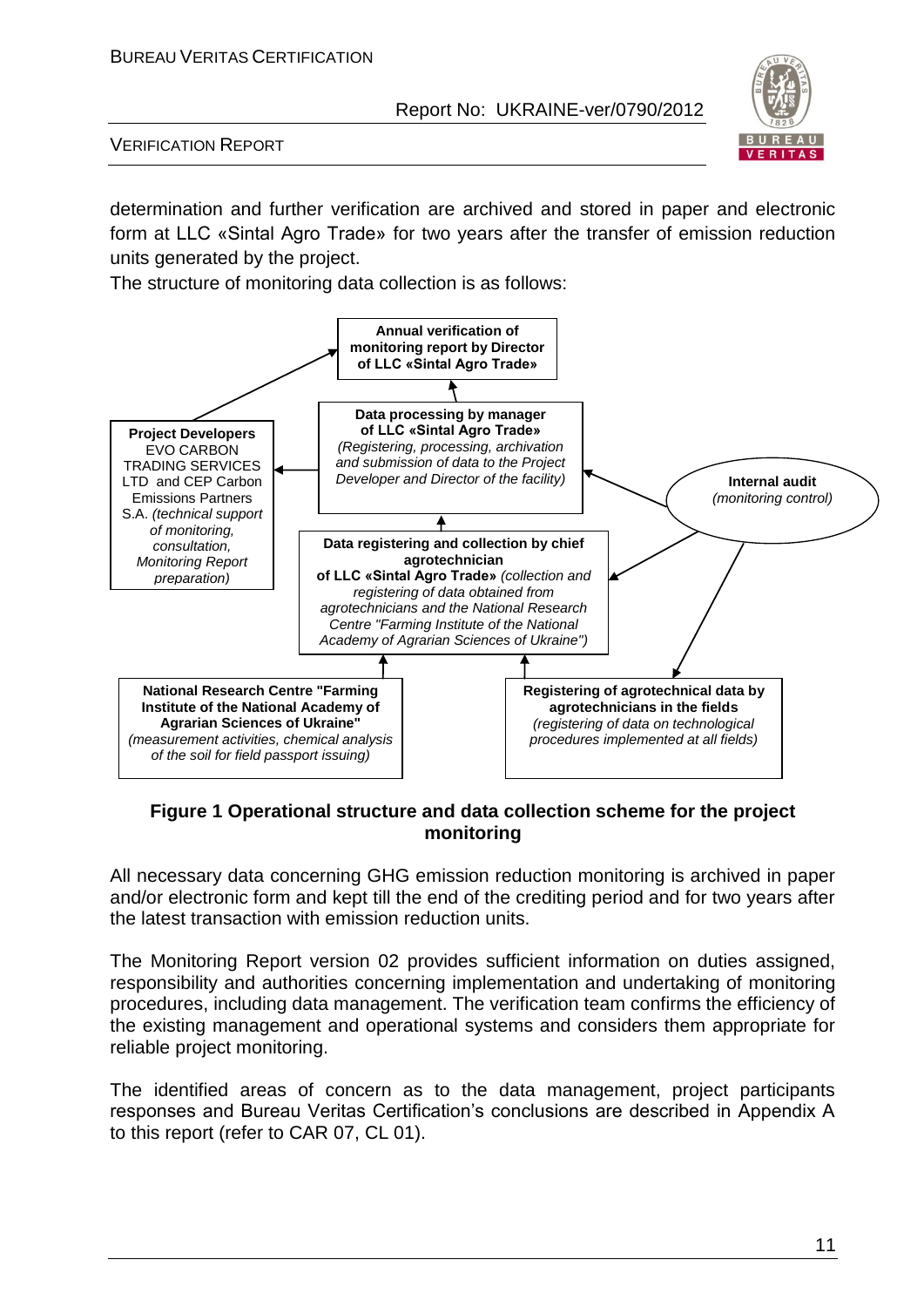

VERIFICATION REPORT

# **3.7 Verification regarding programmes of activities (102-110)**

Not applicable.

# **4 VERIFICATION OPINION**

Bureau Veritas Certification has performed the first periodic verification for the period from January 1, 2008 to October 31, 2012 of the "Reduction of greenhouse gas emissions by application of No-till technology at LLC «Sintal Agro Trade» farmlands" project in Ukraine, which applies JI specific approach. The verification was performed on the basis of UNFCCC criteria and host country criteria and also on the criteria given to provide for consistent project operations, monitoring and reporting.

The verification consisted of the following three phases: i) desk review of the monitoring report against the project design and the baseline and monitoring plan; ii) follow-up interviews with project stakeholders; iii) resolution of outstanding issues and the issuance of the final verification report and opinion.

LLC «Sintal Agro Trade» management is responsible for the preparation of data which serve as the basis for estimation of GHG emission reductions. CEP Carbon Emissions Partners S.A та EVO CARBON TRADING SERVICES LTD provide LLC «Sintal Agro Trade» with consultative support in the issues relating to organization of data collection and is responsible for developing the monitoring report based on the Project Monitoring Plan included in the final PDD version 02.

Bureau Veritas Certification verified the Project Monitoring Report version 02 for the reporting period from 01/01/2008 to 31/10/2012 as indicated below. Bureau Veritas Certification confirms that the project is implemented as per approved PDD version. Installed equipment being essential for generating emission reduction runs reliably and is calibrated appropriately. The monitoring system is in place and the project is generating GHG emission reductions.

Emission reductions achieved by the project for the period from 01/01/2008 to 31/10/2012 do not differ from the amount predicted for the same period in the determined PDD. This is explained by the fact that at the PDD development stage all data for accurate calculation of GHG emission reductions from the project were available.

Bureau Veritas Certification can confirm that the GHG emission reduction is calculated without material misstatements. Our opinion relates to the project's GHG emissions and resulting GHG emissions reductions reported and related to the approved project baseline and monitoring, and its associated documents. Based on the information we have seen and evaluated, we confirm the following statement:

Reporting period: From 01/01/2008 to 31/10/2012

In the period from 01/01/2008 to 31/12/2008 Baseline emissions **EXECUTE:**  $30\,596$  tonnes of CO<sub>2</sub> equivalent.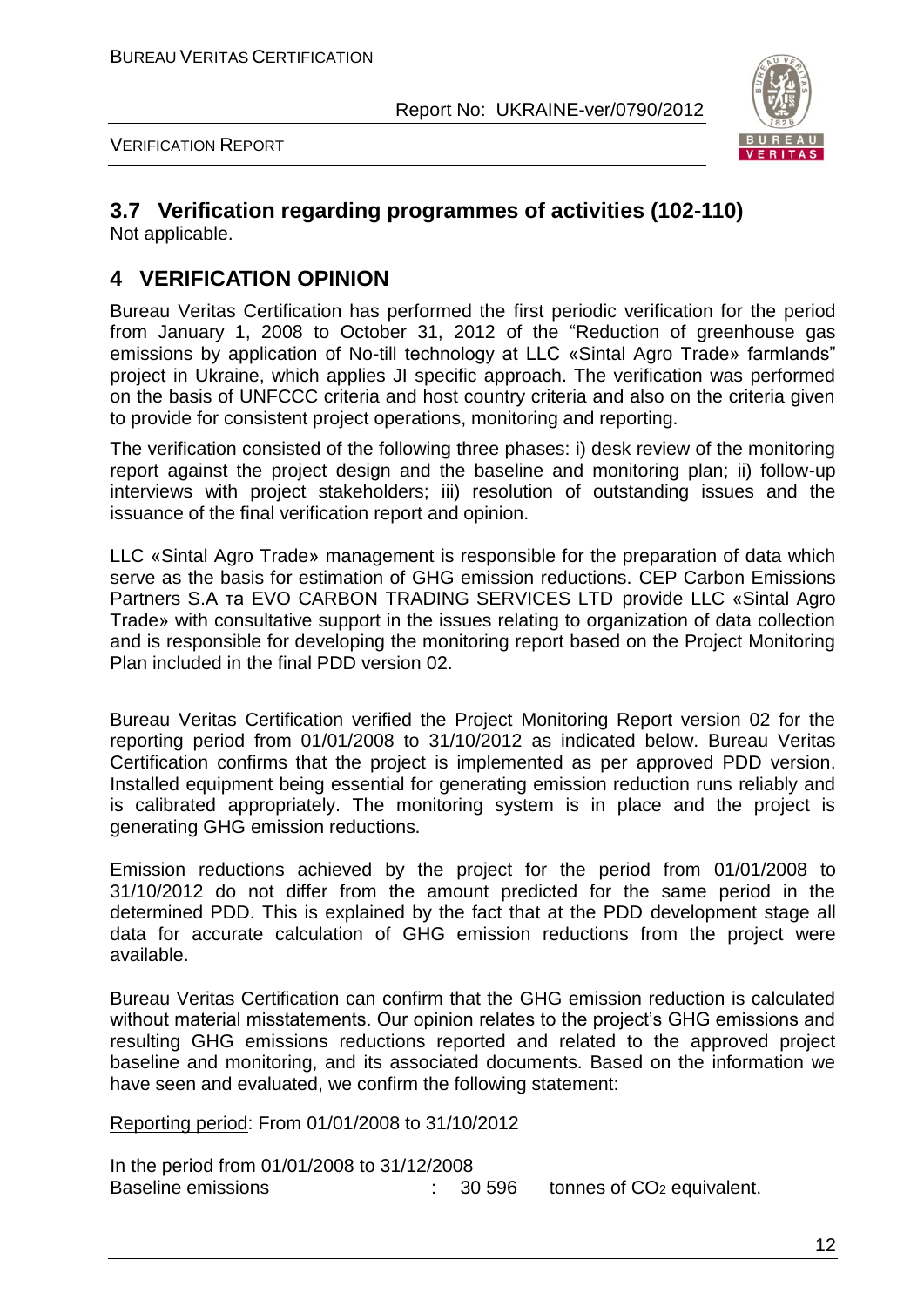#### BUREAU VERITAS CERTIFICATION

#### Report No: UKRAINE-ver/0790/2012



| Project emissions<br><b>Emission Reductions</b>                                                                                   | $\Omega$<br>30 596              | tonnes of CO <sub>2</sub> equivalent.<br>tonnes of CO <sub>2</sub> equivalent.                                          |
|-----------------------------------------------------------------------------------------------------------------------------------|---------------------------------|-------------------------------------------------------------------------------------------------------------------------|
| In the period from 01/01/2009 to 31/12/2009<br><b>Baseline emissions</b><br>Project emissions<br><b>Emission Reductions</b>       | 45 416<br>0<br>45 416           | tonnes of CO <sub>2</sub> equivalent.<br>tonnes of CO <sub>2</sub> equivalent.<br>tonnes of CO <sub>2</sub> equivalent. |
| In the period from 01/01/2010 to 31/12/2010<br><b>Baseline emissions</b><br>Project emissions<br><b>Emission Reductions</b>       | 60 252<br>0<br>60 252           | tonnes of CO <sub>2</sub> equivalent.<br>tonnes of CO <sub>2</sub> equivalent.<br>tonnes of CO <sub>2</sub> equivalent. |
| In the period from 01/01/2011 to 31/12/2011<br><b>Baseline emissions</b><br>Project emissions<br><b>Emission Reductions</b>       | 78 649<br>$\mathbf 0$<br>78 649 | tonnes of CO <sub>2</sub> equivalent.<br>tonnes of CO <sub>2</sub> equivalent.<br>tonnes of CO <sub>2</sub> equivalent. |
| In the period from 01/01/2012 to 31/10/2012<br><b>Baseline emissions</b><br>Project emissions<br><b>Emission Reductions</b>       | : 95788<br>0<br>: 95 788        | tonnes of CO <sub>2</sub> equivalent.<br>tonnes of CO <sub>2</sub> equivalent.<br>tonnes of CO <sub>2</sub> equivalent. |
| Total in the period from 01/01/2008 to 31/10/2012<br><b>Baseline emissions</b><br>Project emissions<br><b>Emission Reductions</b> | : 310 701<br>0<br>: 310701      | tonnes of CO <sub>2</sub> equivalent.<br>tonnes of CO <sub>2</sub> equivalent.<br>tonnes of CO <sub>2</sub> equivalent. |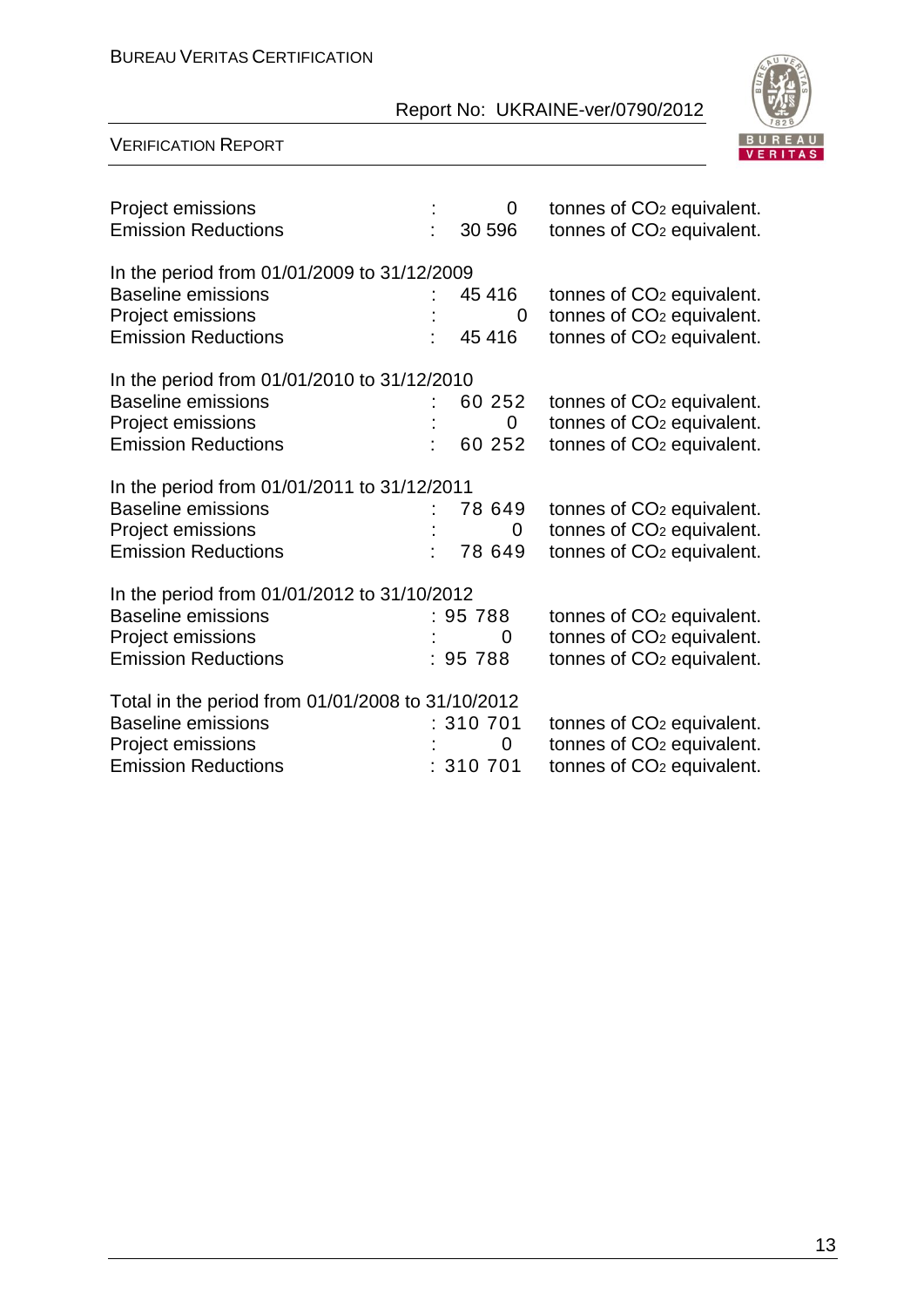

VERIFICATION REPORT

# **5 REFERENCES**

#### **Category 1 Documents:**

Documents provided by the project participants that relate directly to the GHG components of the project.

| /1/ | The PDD «Reduction of greenhouse gas emissions by application<br>of No-till technology at LLC «Sintal Agro Trade» farmlands», version<br>02 dated 20/09/2012                                                                                     |
|-----|--------------------------------------------------------------------------------------------------------------------------------------------------------------------------------------------------------------------------------------------------|
| /2/ | Monitoring Report of the JI project "Reduction of greenhouse gas emissions by<br>application of No-till technology at LLC «Sintal Agro Trade» farmlands" for the<br>period from 01/01/2008 to 31/10/2012 version 01 dated 01/11/2012             |
| /3/ | Monitoring Report of the JI project "Reduction of greenhouse gas emissions by<br>application of No-till technology at LLC «Sintal Agro Trade» farmlands" for the<br>period from 01/01/2008 to 31/10/2012 version 02 dated 05/11/2012             |
| /4/ | Annex 1. Parameters of the Monitoring Plan                                                                                                                                                                                                       |
| /5/ | Annex 2. Calculation of $CO2$ emission reductions by implementation of No-till<br>technology at LLC "Sintal Agro Trade"                                                                                                                          |
| /6/ | Determination Report of the project "Reduction of greenhouse gas emissions<br>by application of No-till technology at LLC «Sintal Agro Trade» farmlands" No.<br>UKRAINE-det/0609/2012 as of 26/09/2012 issued by Bureau Veritas<br>Certification |
| 7   | Letter of Approval issued by State Environmental Investment Agency of<br>Ukraine No. 3259/23/7 dated 31/10/2012                                                                                                                                  |
| /8/ | Letter of Approval No. 12-1/8548-2 issued by the Ministry of Environmental<br>Protection of Estonia dated 24/10/2012                                                                                                                             |

#### **Category 2 Documents:**

Background documents related to the design and/or methodologies employed in the design or other reference documents.

| /1/            | Agricultural equipment sale agreement No. 131/224493 between LLC         |
|----------------|--------------------------------------------------------------------------|
|                | «Sintal Agro Trade» and "AMAKO Ukraine" LLC dated 20/02/2007             |
| $\frac{12}{1}$ | Sale-purchase agreement No. AG/C/58-08 dated 20/06/2008 (disk-blade      |
|                | harrow, DXRV-II 667-36 make)                                             |
| /3/            | Sale-purchase agreement No. AG/C/29-08 dated 15/02/2008 (crawler         |
|                | tractor, MT765B make)                                                    |
| $\frac{14}{3}$ | Agricultural equipment lease agreement No. 040111 dated 04/01/2011       |
| /5/            | Certificate of machinery registration No. 00465AX (crawler tractor       |
|                | <b>CHALLANGER MT785B)</b>                                                |
| /6/            | Certificate of machinery<br>registration No. 00476AX (crawler<br>tractor |
|                | <b>CHALLANGER MT765B)</b>                                                |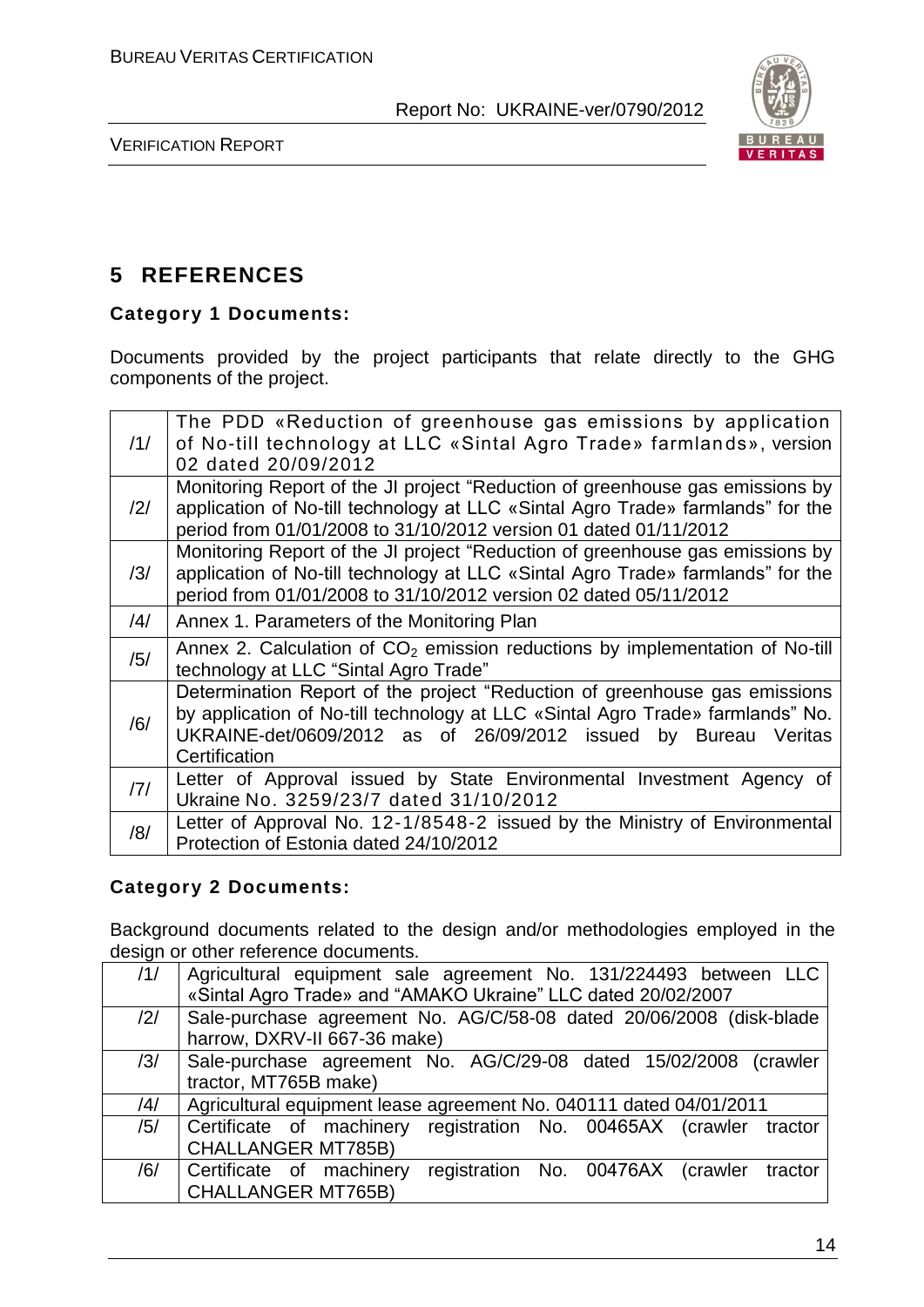

VERIFICATION REPORT

| 7    | Certificate of registration of a car (crawler tractor CHALLANGER MT785B)      |
|------|-------------------------------------------------------------------------------|
|      | dated 31/05/2008                                                              |
| /8/  | Certificate of registration of a car (crawler tractor CHALLANGER MT765B)      |
|      | dated 13/08/2008                                                              |
| /9/  | Scientific study of humus dynamics of Kharkiv region in soil with traditional |
|      | tillage and No-till technology applied                                        |
| /10/ | Information note of ploughing depths for agricultural crops at LLC "Vishva"   |
|      | Ananda" #83 dated 09/10/2012                                                  |
| /11/ | Information note of quantitative characteristics of LLC "Vishva Ananda"       |
|      | farmlands by crops with No-till technology applied #84 dated 09/10/2012       |
| /12/ | Scientific rationale of humus content dynamics in soils of natural climatic   |
|      | areas with traditional tillage and No-till technology applied (LLC «Sintal    |
|      | Agro Trade», Zolochivskyi district of Kharkiv region) dated 05/11/2012        |

#### **Persons interviewed:**

List of persons interviewed during the verification or persons that contributed with other information that are not included in the documents listed above.

|     | <b>Name</b>                            | Organization               | <b>Position</b>                                                            |
|-----|----------------------------------------|----------------------------|----------------------------------------------------------------------------|
| /1/ | Lokhman Yurii<br>Mykolaiovych          | LLC «Sintal Agro<br>Trade» | <b>Director</b>                                                            |
| /2/ | Umikian Valentyna<br>Mykolaivna        | LLC «Sintal Agro<br>Trade» | Chief accountant                                                           |
| /3/ | Myronchuk<br>Oleksandr<br>Mykolaiovych | LLC «Sintal Agro<br>Trade» | Chief agronomist                                                           |
| /4/ | Lysianskyi Yurii<br>Oleksandrovych     | LLC «Sintal Agro<br>Trade» | Head of development<br>department                                          |
| /5/ | Ushatskyi Roman<br>Viktorovych         | LLC «CEP»                  | <b>Consultant of CEP</b><br><b>CARBON EMISSIONS</b><br><b>PARTNERS S.A</b> |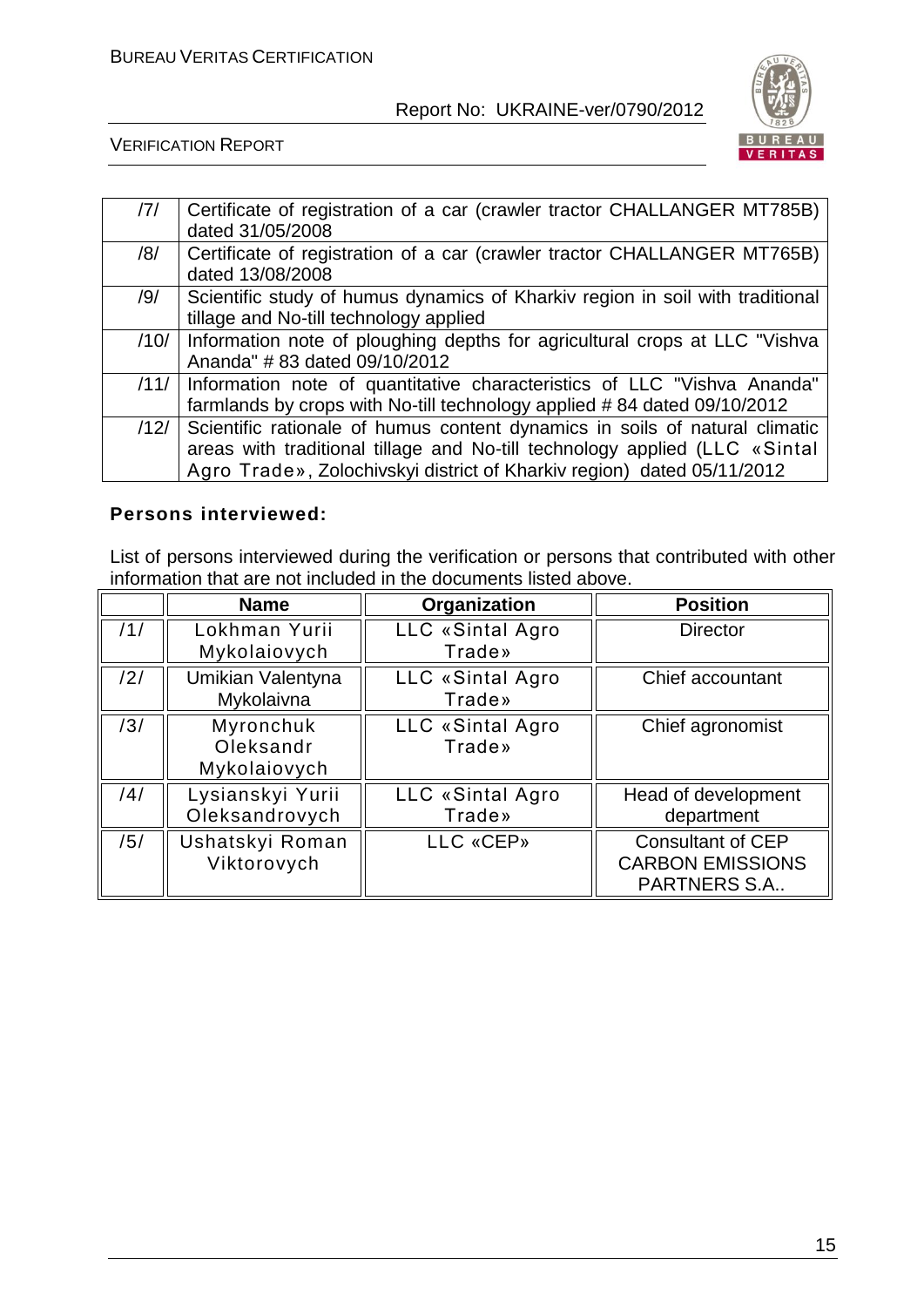

#### VERIFICATION REPORT

# APPENDIX A: PROJECT VERIFICATION PROTOCOL

#### **BUREAU VERITAS CERTIFICATION HOLDING SAS**

#### **VERIFICATION PROTOCOL**

#### **Table 1. Check list for verification, according to the JOINT IMPLEMENTATION DETERMINATION AND VERIFICATION MANUAL (Version 01)**

| <b>DVM</b><br>Paragraph                      | <b>Check Item</b>                                                                                                                                                                                                                                                                    | <b>Initial finding</b>                                                                                                                                                                                                                                                                                           | <b>Draft</b><br><b>Conclusion</b> | <b>Final</b><br><b>Conclusion</b> |
|----------------------------------------------|--------------------------------------------------------------------------------------------------------------------------------------------------------------------------------------------------------------------------------------------------------------------------------------|------------------------------------------------------------------------------------------------------------------------------------------------------------------------------------------------------------------------------------------------------------------------------------------------------------------|-----------------------------------|-----------------------------------|
| <b>Project approvals by Parties involved</b> |                                                                                                                                                                                                                                                                                      |                                                                                                                                                                                                                                                                                                                  |                                   |                                   |
| 90                                           | Has the DFPs of at least one Party<br>involved, other than the host Party,<br>issued a written project approval when<br>submitting the first verification report to<br>secretariat for publication in<br>the<br>accordance with paragraph 38 of the JI<br>quidelines, at the latest? | The project has been approved by both Parties. The<br>Letters of Approval were provided to the verification<br>team.<br><b>CAR 01.</b> The name of the project is specified<br>incorrectly in Section A.2. of MR according to the<br>LOA.                                                                        | <b>CAR 01</b>                     | OK.                               |
| 91                                           | Are all the written project approvals by<br>Parties involved unconditional?                                                                                                                                                                                                          | Yes, all the written project approvals by Parties<br>involved are unconditional.                                                                                                                                                                                                                                 | <b>OK</b>                         | OK                                |
| <b>Project implementation</b>                |                                                                                                                                                                                                                                                                                      |                                                                                                                                                                                                                                                                                                                  |                                   |                                   |
| 92                                           | Has the project been implemented in<br>accordance with the PDD regarding<br>which the determination has been<br>deemed final and is so listed on the<br>UNFCCC JI website?                                                                                                           | The purpose of the Joint Implementation (JI) Project<br>is to reduce anthropogenic greenhouse gas (GHG)<br>emissions resulting from agricultural activities by<br>changing the agricultural land management system,<br>namely replacement of traditional soil tillage in<br>agriculture with No-till technology. | <b>CAR 02</b><br><b>CAR 03</b>    | <b>OK</b><br><b>OK</b>            |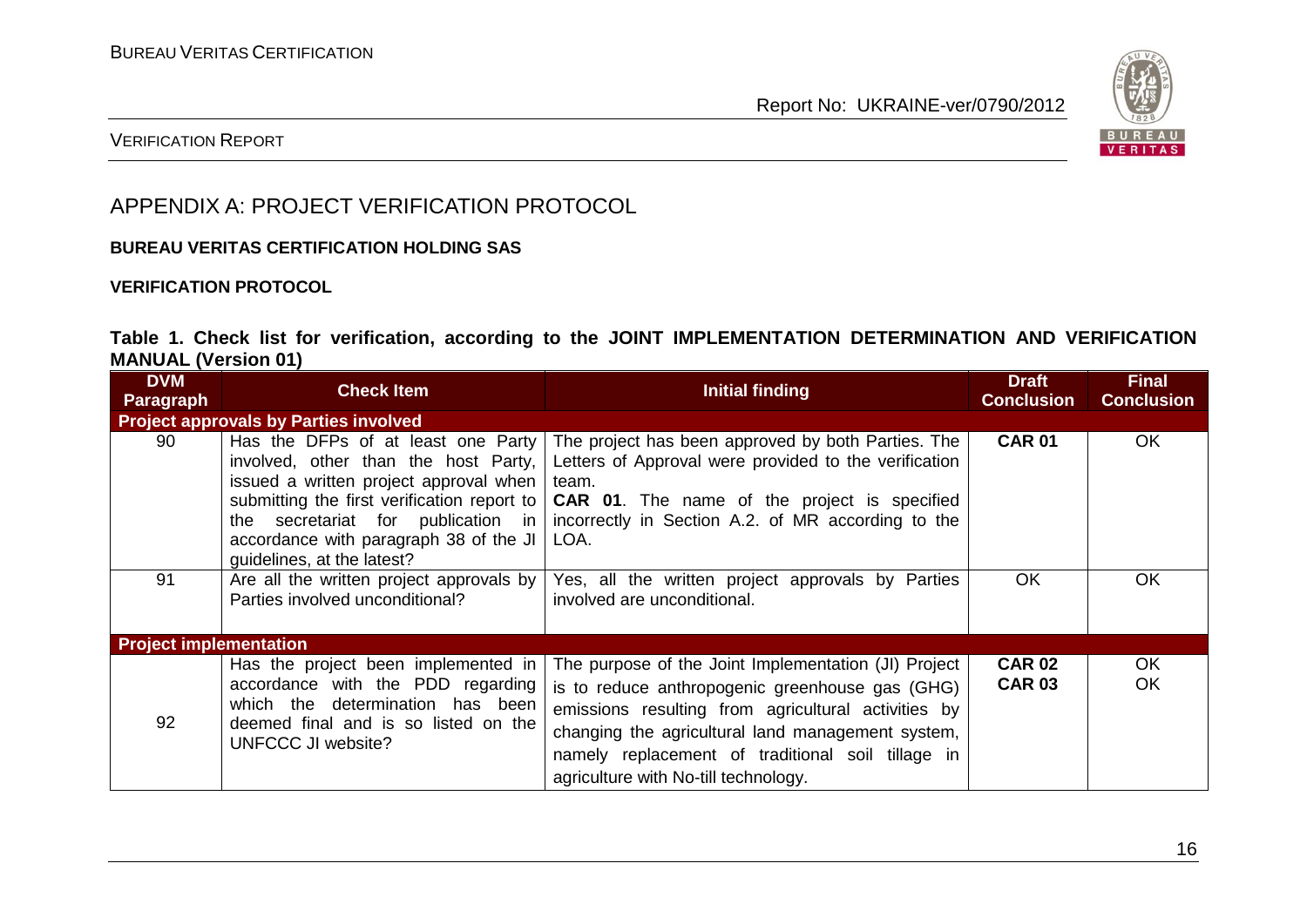

| <b>DVM</b>       | <b>Check Item</b>                                                                                                                                                                                                    | <b>Initial finding</b>                                                                                                                                                                                                                                                                                                                                                                                                                                                                                                                                                  | <b>Draft</b><br><b>Conclusion</b> | <b>Final</b><br><b>Conclusion</b> |
|------------------|----------------------------------------------------------------------------------------------------------------------------------------------------------------------------------------------------------------------|-------------------------------------------------------------------------------------------------------------------------------------------------------------------------------------------------------------------------------------------------------------------------------------------------------------------------------------------------------------------------------------------------------------------------------------------------------------------------------------------------------------------------------------------------------------------------|-----------------------------------|-----------------------------------|
| <b>Paragraph</b> |                                                                                                                                                                                                                      | The project implies the change in crops growing<br>technology. This includes the following measures:<br>change of soil cultivation and sowing<br>technology;<br>change of plant residue management;<br>equipping the machine-tractor fleet with high-<br>efficiency machinery to meet the No-till<br>technology requirements.<br>02. The monitoring period is specified<br><b>CAR</b><br>incorrectly in Section A.3. in Table 1 of MR.<br><b>CAR 03.</b> The amount of GHG emission reduction for<br>2010 is specified incorrectly in Section A.3. in Table 1<br>of MR. |                                   |                                   |
| 93               | What is the status of operation of the<br>project during the monitoring period?                                                                                                                                      | The project was in operation throughout the<br>monitoring period - from 01/01/2008 to 31/10/2012.<br><b>CAR 04.</b> The date of a start of the project is<br>specified incorrectly in Section A.6.                                                                                                                                                                                                                                                                                                                                                                      | <b>CAR 04</b>                     | OK                                |
|                  | <b>Compliance with monitoring plan</b>                                                                                                                                                                               |                                                                                                                                                                                                                                                                                                                                                                                                                                                                                                                                                                         |                                   |                                   |
| 94               | Did the monitoring occur in accordance<br>with the monitoring plan included in the<br>PDD regarding which the determination<br>has been deemed final and is so listed<br>on the UNFCCC JI website?                   | There are not any changes in or deviations from the<br>registered monitoring plan.                                                                                                                                                                                                                                                                                                                                                                                                                                                                                      | OK                                | OK                                |
| 95(a)            | For calculating the emission reductions<br>or enhancements of net removals, were<br>key factors, e.g. those listed in 23 (b) (i)-<br>(vii) of the DVM, influencing the baseline<br>emissions or net removals and the | For calculating the emission reductions, key factors,<br>such as humus content in the soil of field «i»<br>cultivated using traditional tillage in period «y», soil<br>density at field cultivated using traditional tillage prior<br>to the project, depth of soil layer disturbance at field                                                                                                                                                                                                                                                                          | <b>CAR 05</b>                     | <b>OK</b>                         |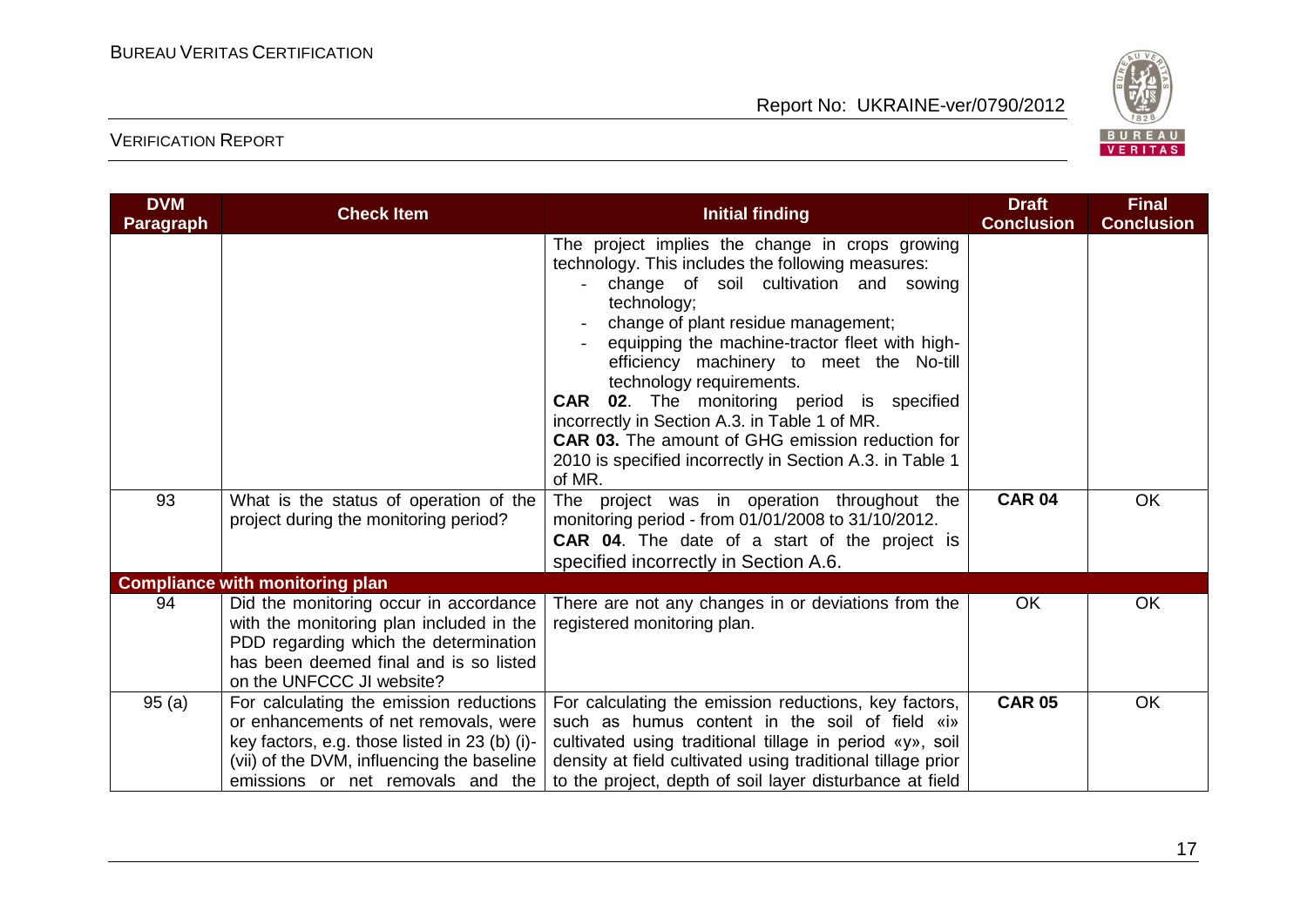

| <b>DVM</b><br>Paragraph | <b>Check Item</b>                                                                                                                                                                                                                                                                      | Initial finding                                                                                                                                                                                                                                                                                                                                                                                                                                                                                                                                                                                                                                                                                      | <b>Draft</b><br><b>Conclusion</b> | <b>Final</b><br><b>Conclusion</b> |
|-------------------------|----------------------------------------------------------------------------------------------------------------------------------------------------------------------------------------------------------------------------------------------------------------------------------------|------------------------------------------------------------------------------------------------------------------------------------------------------------------------------------------------------------------------------------------------------------------------------------------------------------------------------------------------------------------------------------------------------------------------------------------------------------------------------------------------------------------------------------------------------------------------------------------------------------------------------------------------------------------------------------------------------|-----------------------------------|-----------------------------------|
|                         | activity level of the project and the<br>emissions or removals as well as risks<br>associated with the project taken into<br>account, as appropriate?                                                                                                                                  | «i» when conventional tillage is applied, area of field<br>«i» cultivated using No-till technology, humus content<br>in the soil of field «i» cultivated using No-till<br>technology in period «y», experience in implementing<br>activities provided by the project, current practice that<br>exists in this field in Ukraine, financial costs and<br>background and legislation, influencing the baseline<br>emissions and the activity level of the project and the<br>emissions as well as risks associated with the project<br>were taken into account, as appropriate.<br>CAR 06. The description of some parameters doesn't<br>comply with the description provided in the<br>determined PDD. |                                   |                                   |
| 95(b)                   | Are data sources used for calculating<br>emission reductions or enhancements<br>net removals clearly identified,<br>of<br>reliable and transparent?                                                                                                                                    | for calculating<br>emission<br>Data sources<br>used<br>clearly identified, reliable and<br>reductions are<br>transparent.                                                                                                                                                                                                                                                                                                                                                                                                                                                                                                                                                                            | OK                                | OK                                |
| 95(c)                   | Are emission factors, including default<br>emission factors, if used for calculating<br>reductions<br>the<br>emission<br>or<br>of<br>enhancements<br>net<br>removals,<br>selected by carefully balancing accuracy<br>and reasonableness, and appropriately<br>justified of the choice? | Emission factors, including default emission factors<br>were not used for calculating the emission reductions.<br>This is explained by the chosen specific approach<br>and the formulae stated in the MR.                                                                                                                                                                                                                                                                                                                                                                                                                                                                                            | <b>OK</b>                         | <b>OK</b>                         |
| 95(d)                   | Is the calculation of emission reductions<br>or enhancements of net removals based<br>on conservative assumptions and the<br>plausible<br>scenarios<br>in<br>most<br>a                                                                                                                 | Calculation of emission reductions is based on<br>conservative assumptions and the most plausible<br>scenarios in a transparent manner.                                                                                                                                                                                                                                                                                                                                                                                                                                                                                                                                                              | <b>OK</b>                         | OK                                |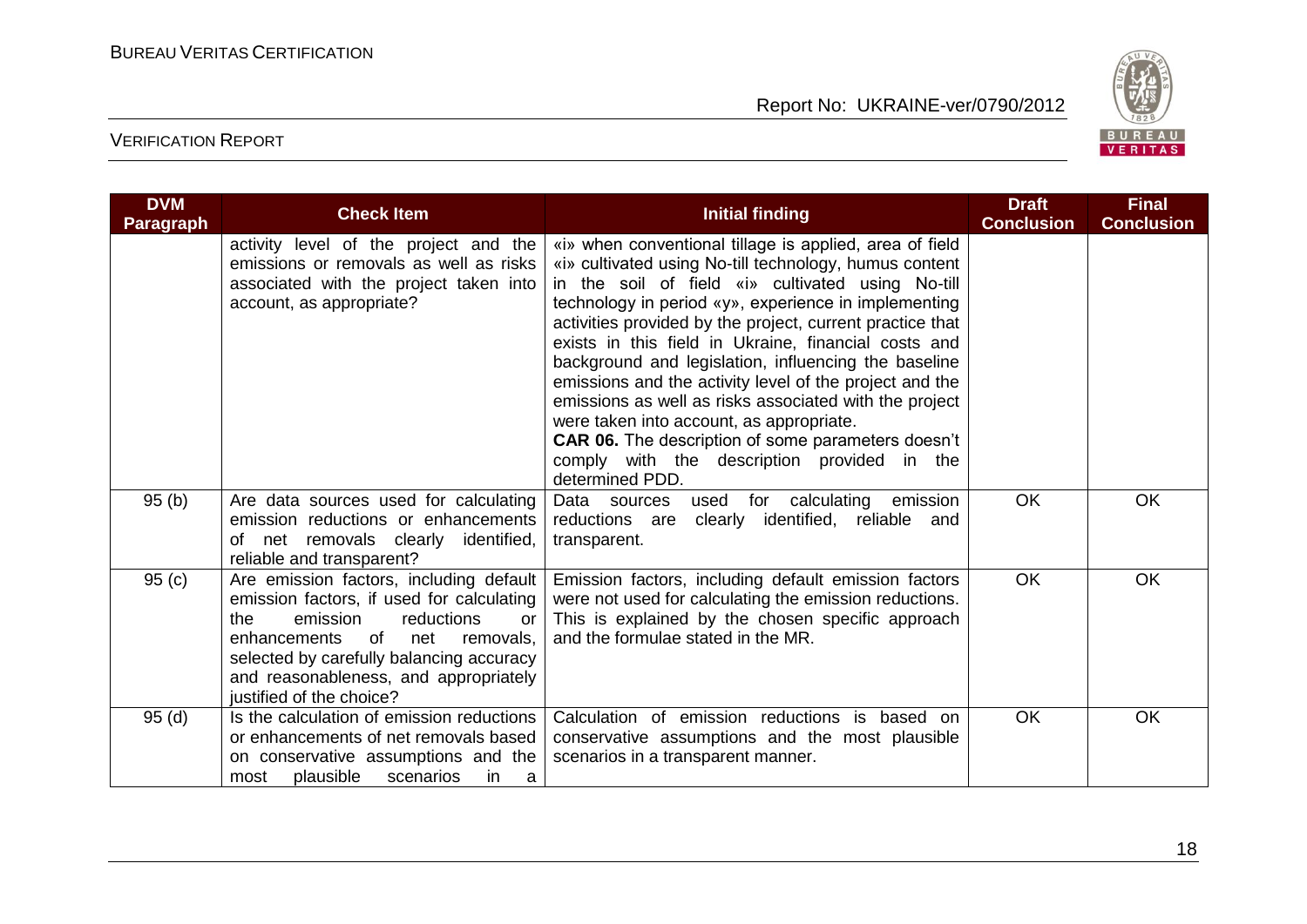

| <b>DVM</b><br><b>Paragraph</b> | <b>Check Item</b>                                                                                                                                                                                                                                                                                                                | <b>Initial finding</b> | <b>Draft</b><br><b>Conclusion</b> | <b>Final</b><br><b>Conclusion</b> |
|--------------------------------|----------------------------------------------------------------------------------------------------------------------------------------------------------------------------------------------------------------------------------------------------------------------------------------------------------------------------------|------------------------|-----------------------------------|-----------------------------------|
|                                | transparent manner?                                                                                                                                                                                                                                                                                                              |                        |                                   |                                   |
|                                | Applicable to JI SSC projects only                                                                                                                                                                                                                                                                                               |                        |                                   |                                   |
| 96                             | Is the relevant threshold to be classified<br>as JI SSC project not exceeded during<br>the monitoring period on an annual<br>average basis?<br>If the threshold is exceeded, is the<br>maximum emission reduction level<br>estimated in the PDD for the JI SSC<br>project or the bundle for the monitoring<br>period determined? | Not applicable         | <b>Not</b><br>applicable          | <b>Not</b><br>applicable          |
|                                | Applicable to bundled JI SSC projects only                                                                                                                                                                                                                                                                                       |                        |                                   |                                   |
| 97(a)                          | Has the composition of the bundle not   Not applicable<br>changed from that is stated in F-JI-<br><b>SSCBUNDLE?</b>                                                                                                                                                                                                              |                        | <b>Not</b><br>applicable          | <b>Not</b><br>applicable          |
| 97(b)                          | If the determination was conducted on<br>the basis of an overall monitoring plan,<br>have the project participants submitted<br>a common monitoring report?                                                                                                                                                                      | Not applicable         | <b>Not</b><br>applicable          | <b>Not</b><br>applicable          |
| 98                             | the monitoring is based on a<br>lf.<br>monitoring plan that provides for<br>overlapping monitoring periods, are the<br>monitoring periods per component of<br>the project clearly specified in the<br>monitoring report?<br>Do the monitoring periods not overlap<br>with those for which verifications were                     | Not applicable         | <b>Not</b><br>applicable          | <b>Not</b><br>applicable          |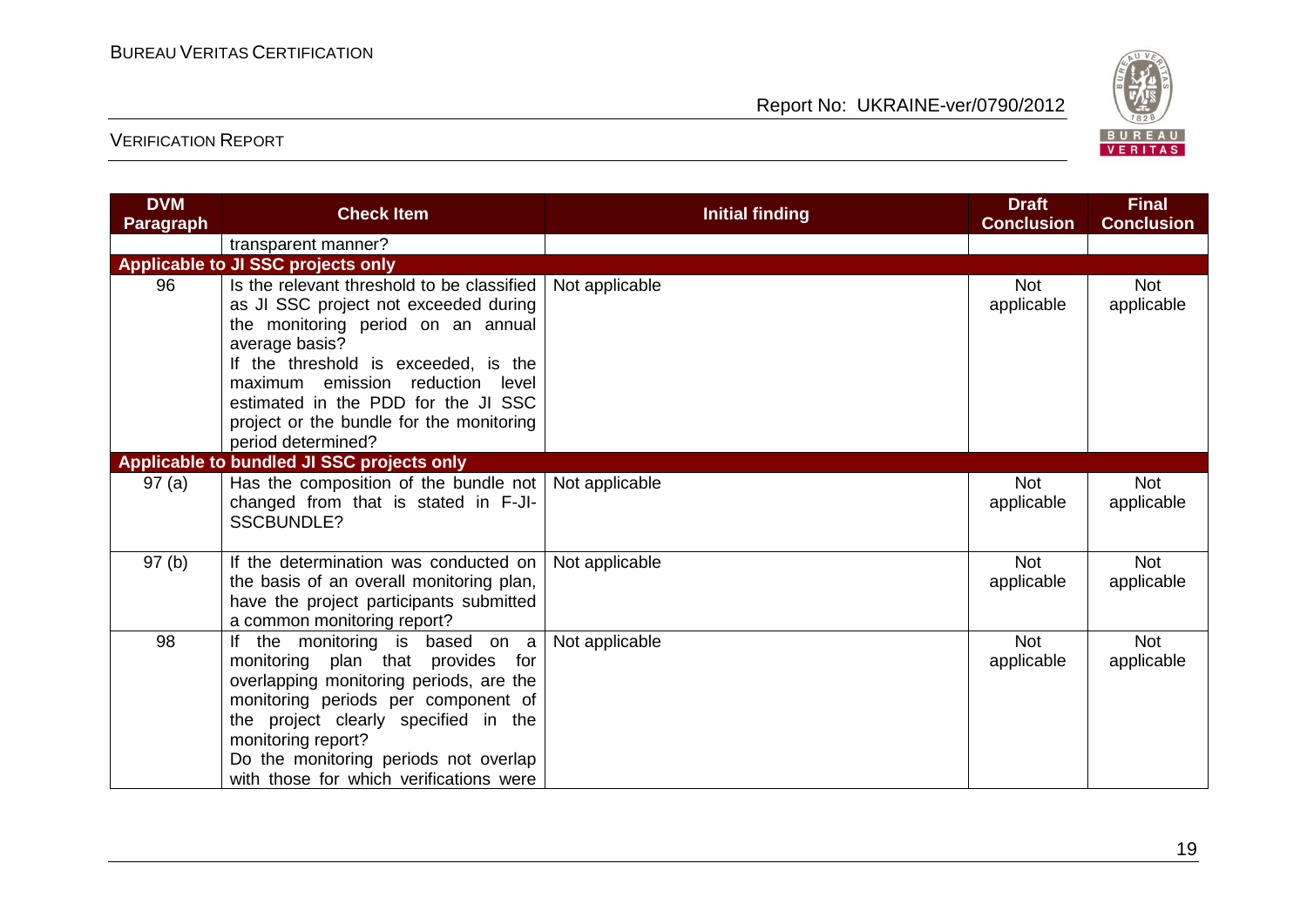

| <b>DVM</b><br><b>Paragraph</b> | <b>Check Item</b>                                                                                                                                                                                                                                                                                     | <b>Initial finding</b>                                                                                                                                                                                                                                                                   | <b>Draft</b><br><b>Conclusion</b> | <b>Final</b><br><b>Conclusion</b> |
|--------------------------------|-------------------------------------------------------------------------------------------------------------------------------------------------------------------------------------------------------------------------------------------------------------------------------------------------------|------------------------------------------------------------------------------------------------------------------------------------------------------------------------------------------------------------------------------------------------------------------------------------------|-----------------------------------|-----------------------------------|
|                                | already deemed final in the past?                                                                                                                                                                                                                                                                     |                                                                                                                                                                                                                                                                                          |                                   |                                   |
|                                | <b>Revision of monitoring plan</b>                                                                                                                                                                                                                                                                    |                                                                                                                                                                                                                                                                                          |                                   |                                   |
|                                | Applicable only if monitoring plan is revised by project participant                                                                                                                                                                                                                                  |                                                                                                                                                                                                                                                                                          |                                   |                                   |
| 99 (a)                         | Did the project participants provide an  <br>appropriate justification for the proposed<br>revision?                                                                                                                                                                                                  | Not applicable.                                                                                                                                                                                                                                                                          | <b>Not</b><br>applicable          | <b>Not</b><br>applicable          |
| 99(b)                          | Does the proposed revision improve the<br>and/or<br>applicability<br>0f<br>accuracy<br>information collected compared to the<br>monitoring<br>plan<br>without<br>original<br>changing conformity with the relevant<br>rules<br>and<br>regulations<br>for<br>the<br>establishment of monitoring plans? | Not applicable                                                                                                                                                                                                                                                                           | <b>Not</b><br>applicable          | <b>Not</b><br>applicable          |
| Data management                |                                                                                                                                                                                                                                                                                                       |                                                                                                                                                                                                                                                                                          |                                   |                                   |
| 101 $(a)$                      | Is the implementation of data collection<br>procedures in accordance with the<br>monitoring plan, including the quality<br>control<br>quality<br>and<br>assurance<br>procedures?                                                                                                                      | The implementation of data collection procedures,<br>including the quality control and quality assurance<br>procedures, is in accordance with the monitoring<br>plan.<br><b>CAR 06.</b> Please, add to operational structure the role<br>of CEP Carbon Emissions Partners S.A. (Fig. 7.) | <b>CAR 06</b>                     | OK                                |
| 101(b)                         | function<br>of<br>the<br>monitoring<br>the<br>ls.<br>calibration<br>equipment, including<br>its<br>status, is in order?                                                                                                                                                                               | The function of the monitoring equipment, including<br>its calibration status, is in order.<br>CL 01. Please, provide the verification team with the<br>documents relating to equipment implementation.                                                                                  | <b>CL 01</b>                      | OK                                |
| 101 $(c)$                      | Are the evidence and records used for<br>the monitoring maintained in a traceable<br>manner?                                                                                                                                                                                                          | The evidence and records used for the monitoring are<br>maintained in a traceable manner.<br><b>CAR 07.</b> Please, provide information relating to<br>storage of data necessary for the monitoring.                                                                                     | <b>CAR 07</b>                     | <b>OK</b>                         |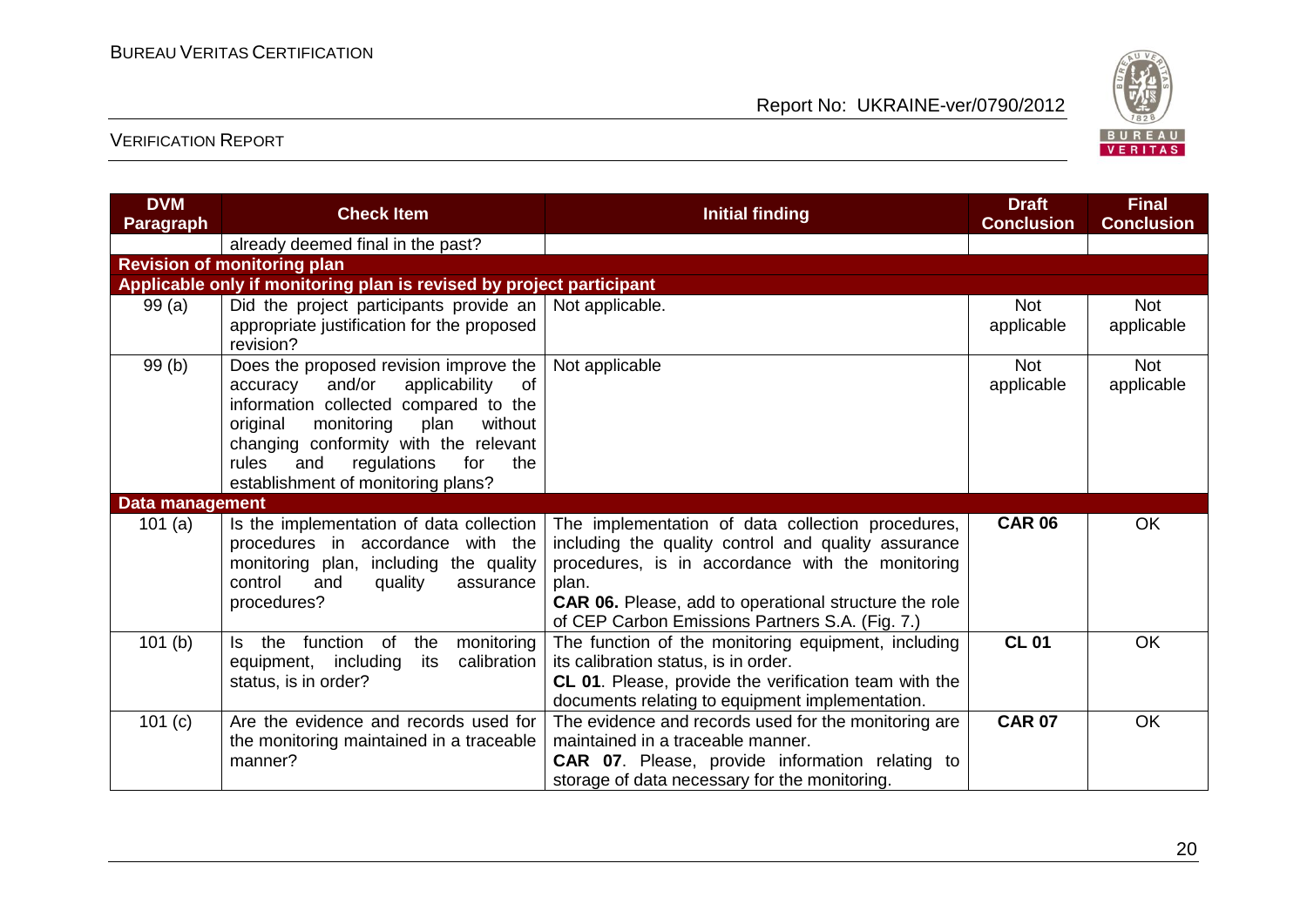

| <b>DVM</b><br><b>Paragraph</b> | <b>Check Item</b>                                                                                          | <b>Initial finding</b>                                                                                                                                                                                                                                                                    | <b>Draft</b><br><b>Conclusion</b> | <b>Final</b><br><b>Conclusion</b> |
|--------------------------------|------------------------------------------------------------------------------------------------------------|-------------------------------------------------------------------------------------------------------------------------------------------------------------------------------------------------------------------------------------------------------------------------------------------|-----------------------------------|-----------------------------------|
|                                |                                                                                                            |                                                                                                                                                                                                                                                                                           |                                   |                                   |
| $101$ (d)                      | Is the data collection and management<br>system for the project in accordance<br>with the monitoring plan? | The data collection and management system for the<br>project is in accordance with the monitoring plan. The<br>verification team confirms the effectiveness of the<br>existing management and operating systems and<br>considers them suitable for reliable monitoring of the<br>project. | <b>OK</b>                         | <b>OK</b>                         |
|                                | Verification regarding programs of activities (additional elements for assessment)                         |                                                                                                                                                                                                                                                                                           |                                   |                                   |
| 102                            | Is any JPA that has not been added to $\vert$ Not applicable                                               |                                                                                                                                                                                                                                                                                           | <b>Not</b>                        | <b>Not</b>                        |
|                                | the JI PoA not verified?                                                                                   |                                                                                                                                                                                                                                                                                           | applicable                        | applicable                        |
| 103                            | the verification<br>based<br>the<br>on<br>ls.                                                              | Not applicable                                                                                                                                                                                                                                                                            | <b>Not</b>                        | <b>Not</b>                        |
|                                | monitoring reports of all JPAs to be<br>verified?                                                          |                                                                                                                                                                                                                                                                                           | applicable                        | applicable                        |
| 103                            | the verification<br>Does<br>the<br>ensure                                                                  | Not applicable                                                                                                                                                                                                                                                                            | Not                               | <b>Not</b>                        |
|                                | accuracy and conservativeness of the                                                                       |                                                                                                                                                                                                                                                                                           | applicable                        | applicable                        |
|                                | emission reductions or enhancements<br>of removals generated by each JPA?                                  |                                                                                                                                                                                                                                                                                           |                                   |                                   |
| 104                            | Does the monitoring period not overlap<br>with previous monitoring periods?                                | Not applicable                                                                                                                                                                                                                                                                            | Not<br>applicable                 | <b>Not</b><br>applicable          |
| 105                            | If the AIE learns of an erroneously                                                                        | Not applicable                                                                                                                                                                                                                                                                            | <b>Not</b>                        | <b>Not</b>                        |
|                                | included JPA, has the AIE informed the                                                                     |                                                                                                                                                                                                                                                                                           | applicable                        | applicable                        |
|                                | JISC of its findings in writing?                                                                           |                                                                                                                                                                                                                                                                                           |                                   |                                   |
|                                | Applicable to sample-based approach only                                                                   |                                                                                                                                                                                                                                                                                           |                                   |                                   |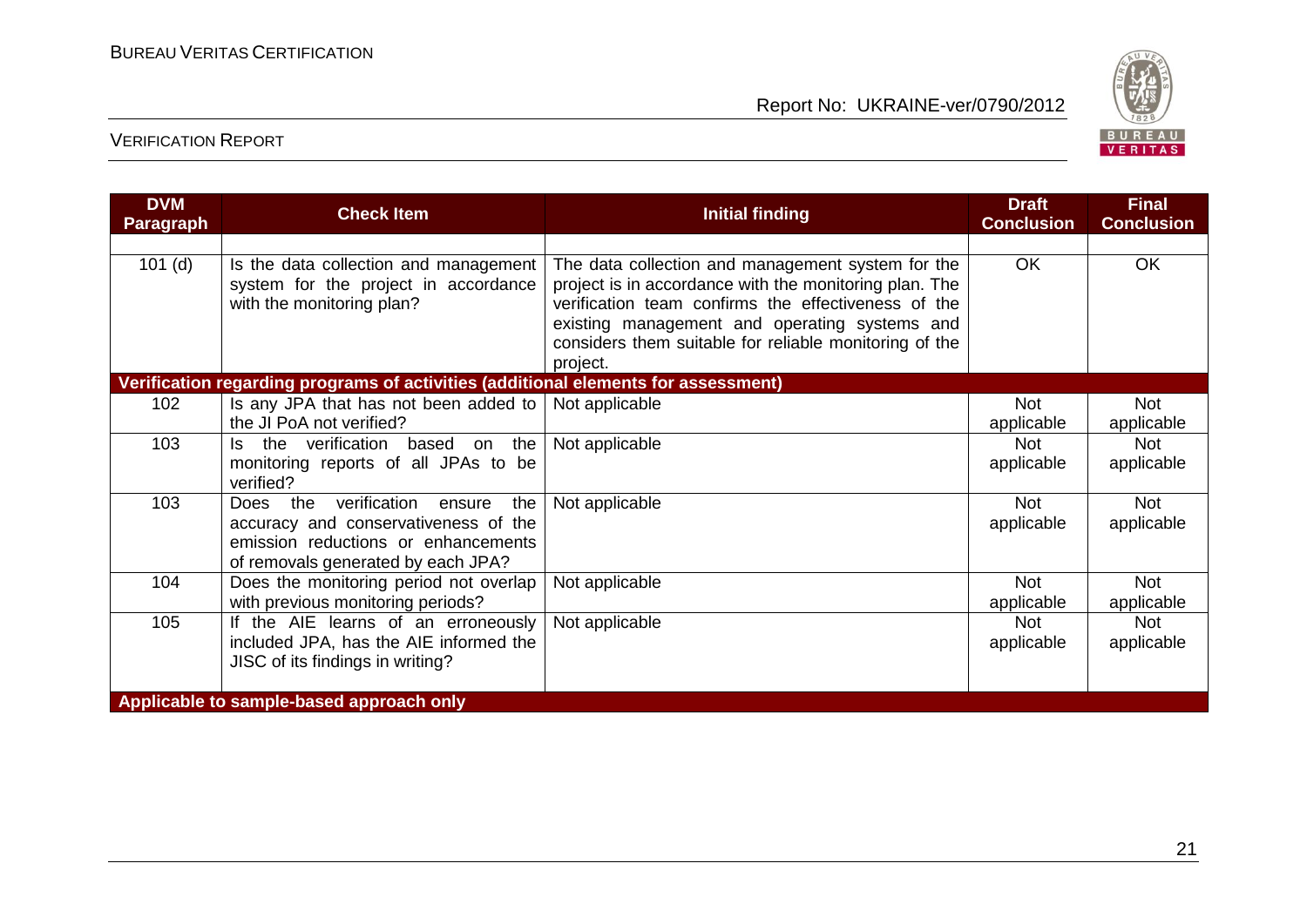

| <b>DVM</b>       | <b>Check Item</b>                                                                                                                                                                                                                                                                                                                                                                                                                                                                                                                                                                                                                                                                                                                                                                                                                                                         |                                          | <b>Draft</b>             | <b>Final</b>             |
|------------------|---------------------------------------------------------------------------------------------------------------------------------------------------------------------------------------------------------------------------------------------------------------------------------------------------------------------------------------------------------------------------------------------------------------------------------------------------------------------------------------------------------------------------------------------------------------------------------------------------------------------------------------------------------------------------------------------------------------------------------------------------------------------------------------------------------------------------------------------------------------------------|------------------------------------------|--------------------------|--------------------------|
| <b>Paragraph</b> |                                                                                                                                                                                                                                                                                                                                                                                                                                                                                                                                                                                                                                                                                                                                                                                                                                                                           |                                          | <b>Conclusion</b>        | <b>Conclusion</b>        |
| 106              | Does the sampling plan prepared by the<br>AIE:<br>(a) Describe its sample selection, taking<br>into<br>account that:<br>(i) For each verification that uses a<br>sample-based approach, the sample<br>selection<br>shall be<br>sufficiently<br>representative of the JPAs in the JI<br>PoA such extrapolation to all JPAs<br>identified for that verification is<br>reasonable, taking<br>into account<br>differences among the characteristics<br>of JPAs, such as:<br>- The types of JPAs;<br>- The complexity of the applicable<br>technologies and/or measures used;<br>- The geographical location of each<br>JPA;<br>- The amounts of expected emission<br>reductions of the JPAs being verified;<br>- The number of JPAs for which<br>emission<br>reductions<br>being<br>are<br>verified;<br>- The length of monitoring periods of<br>the JPAs being verified; and | <b>Initial finding</b><br>Not applicable | <b>Not</b><br>applicable | <b>Not</b><br>applicable |
|                  | - The samples selected for prior<br>verifications, if any?                                                                                                                                                                                                                                                                                                                                                                                                                                                                                                                                                                                                                                                                                                                                                                                                                |                                          |                          |                          |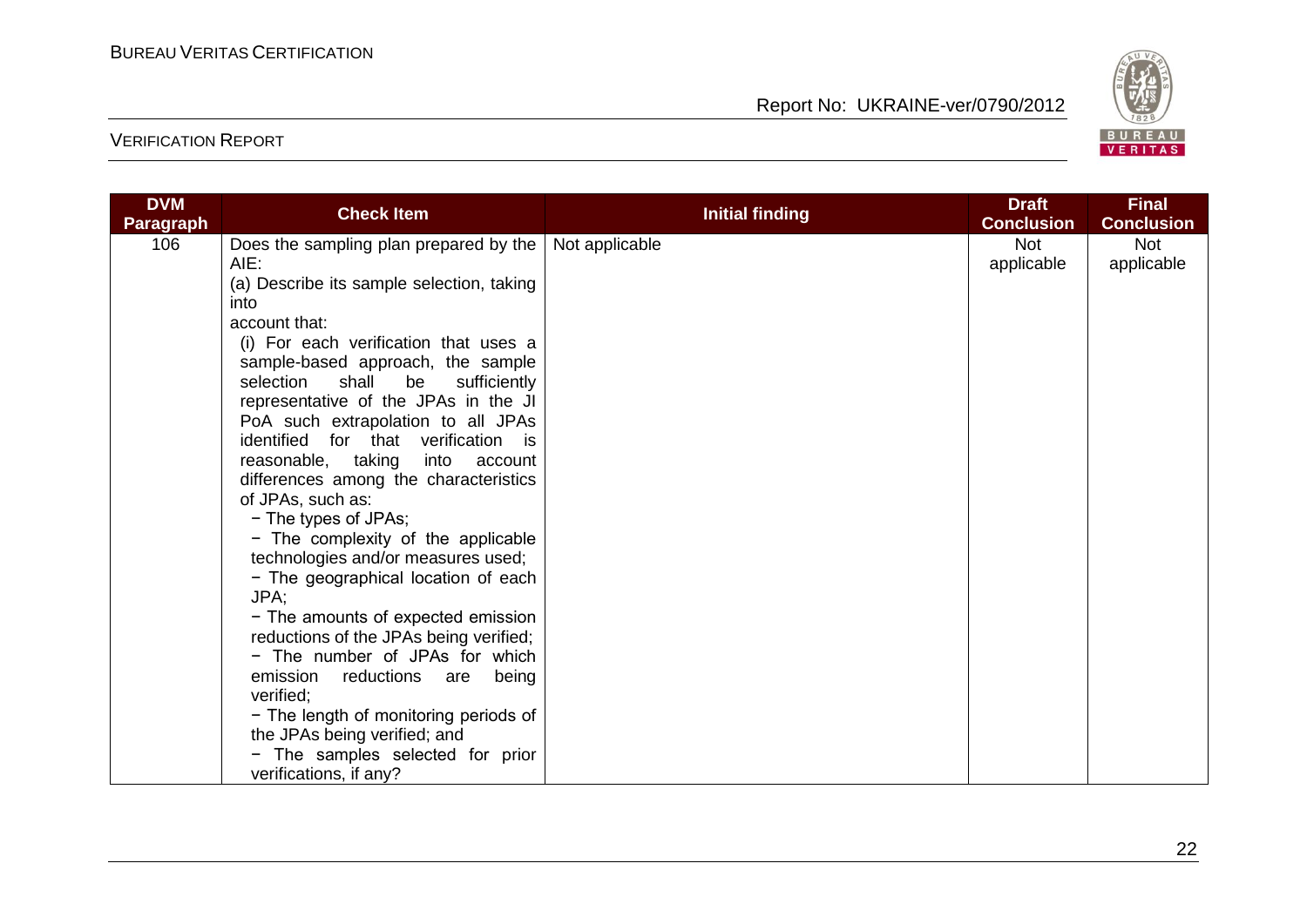

| <b>DVM</b><br><b>Paragraph</b> | <b>Check Item</b>                                                                                                                                                                                                                                                                                                                                                                            | Initial finding | <b>Draft</b><br><b>Conclusion</b> | <b>Final</b><br><b>Conclusion</b> |
|--------------------------------|----------------------------------------------------------------------------------------------------------------------------------------------------------------------------------------------------------------------------------------------------------------------------------------------------------------------------------------------------------------------------------------------|-----------------|-----------------------------------|-----------------------------------|
| 107                            | Is the sampling plan ready for<br>publication through the secretariat along<br>with the verification report<br>and<br>supporting documentation?                                                                                                                                                                                                                                              | Not applicable  | <b>Not</b><br>applicable          | Not<br>applicable                 |
| 108                            | Has the AIE made site inspections of at $ $<br>least the square root of the number of<br>total JPAs, rounded to the upper whole<br>number? If the AIE makes no site<br>inspections or fewer site inspections<br>than the square root of the number of<br>total JPAs, rounded to the upper whole<br>number, then does the AIE provide a<br>reasonable<br>explanation<br>and<br>justification? | Not applicable  | <b>Not</b><br>applicable          | Not<br>applicable                 |
| 109                            | Is the sampling plan available for<br>submission to the secretariat for the<br>JISC's ex ante assessment? (Optional)                                                                                                                                                                                                                                                                         | Not applicable  | <b>Not</b><br>applicable          | Not<br>applicable                 |
| 110                            | If the AIE learns of a fraudulently<br>included JPA, a fraudulently monitored<br>JPA or an inflated number of emission<br>reductions claimed in a JI PoA, has the<br>AIE informed the JISC of the fraud in<br>writing?                                                                                                                                                                       | Not applicable  | <b>Not</b><br>applicable          | Not<br>applicable                 |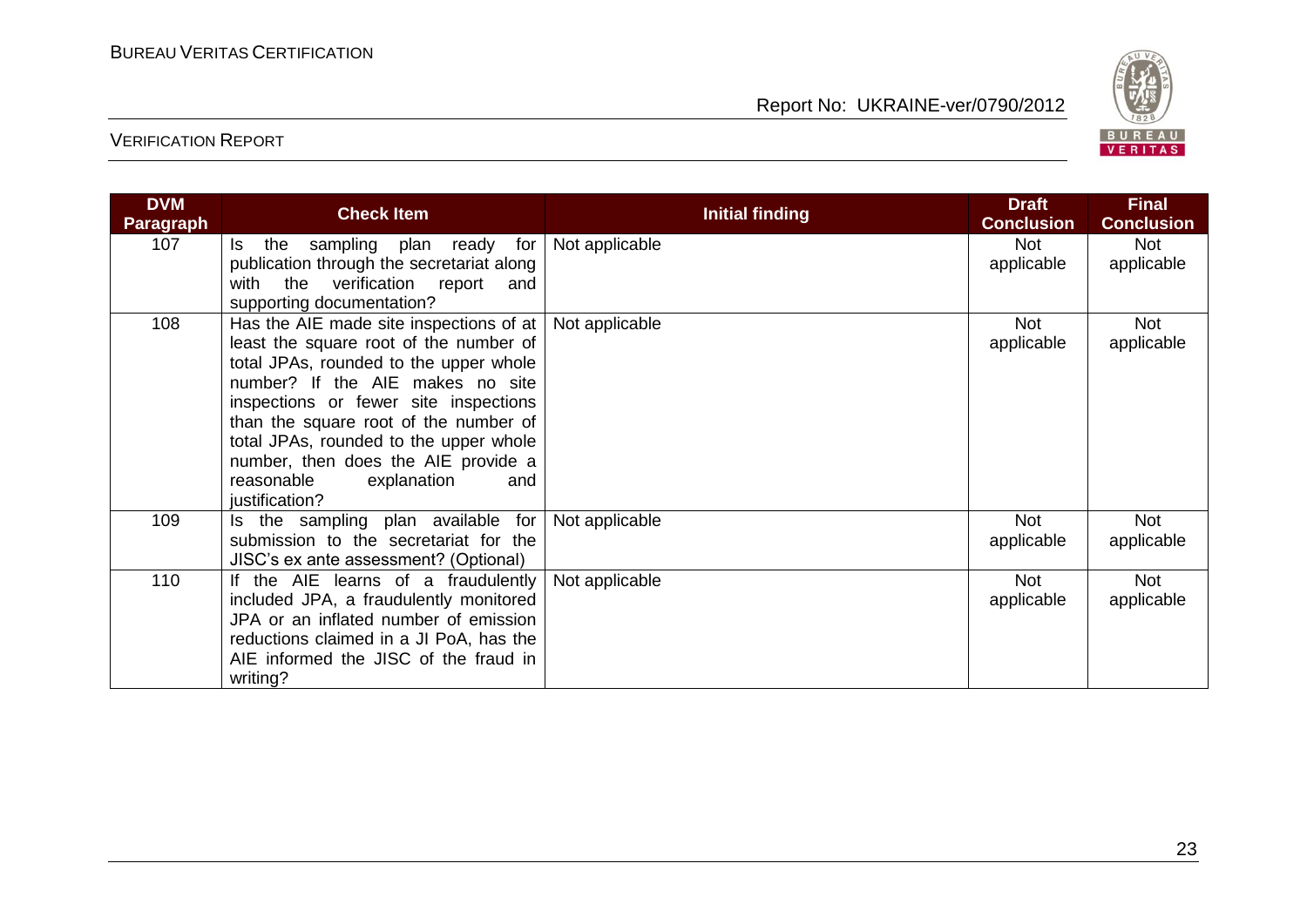

#### VERIFICATION REPORT

# **Table 2. Resolution of Corrective Action and Clarification Requests**

| Draft report clarifications and corrective<br>action requests by verification team                                            | Ref. to<br>checklist<br>question in<br>table 1 | <b>Summary of project participant</b><br>response                                                                                           | Verification team conclusion                               |
|-------------------------------------------------------------------------------------------------------------------------------|------------------------------------------------|---------------------------------------------------------------------------------------------------------------------------------------------|------------------------------------------------------------|
| <b>CAR 01.</b> The name of the project is specified<br>incorrectly in Section A.2. of MR according to<br>the LOA.             | 90                                             | JI Project "Reduction of greenhouse gas<br>by application of No-till<br>emissions<br>technology at LLC "Sintal Agro Trade"<br>farmlands".   | The issue is closed as necessary<br>corrections were made. |
| CAR 02. The monitoring period is specified<br>incorrectly in Section A.3. in Table 1 of MR.                                   | 92                                             | The monitoring period: 01/01/2008<br>31/10/2012.                                                                                            | The issue is closed as necessary<br>corrections were made. |
| <b>CAR 03.</b> The amount of GHG emission<br>reduction for 2010 is specified incorrectly in<br>Section A.3. in Table 1 of MR. | 92                                             | <b>GHG</b><br>emission<br>The<br>of l<br>amount<br>2010<br>for<br>specified<br>reduction<br>is.<br>according to calculation.                | The issue is closed as necessary<br>corrections were made. |
| <b>CAR 04.</b> The date of a start of the project is<br>specified incorrectly in Section A.6.                                 | 93                                             | The project was launched on 20/02/2007,<br>when a contract for the purchase of<br>agricultural machinery for No-till farming<br>was signed. | The issue is closed as necessary<br>corrections were made. |
| <b>CAR 06.</b> The description of some parameters<br>doesn't comply with the description provided in<br>the determined PDD.   | 95(a)                                          | The parameters were checked. Relevant<br>corrections were made.                                                                             | The issue is closed as necessary<br>corrections were made. |